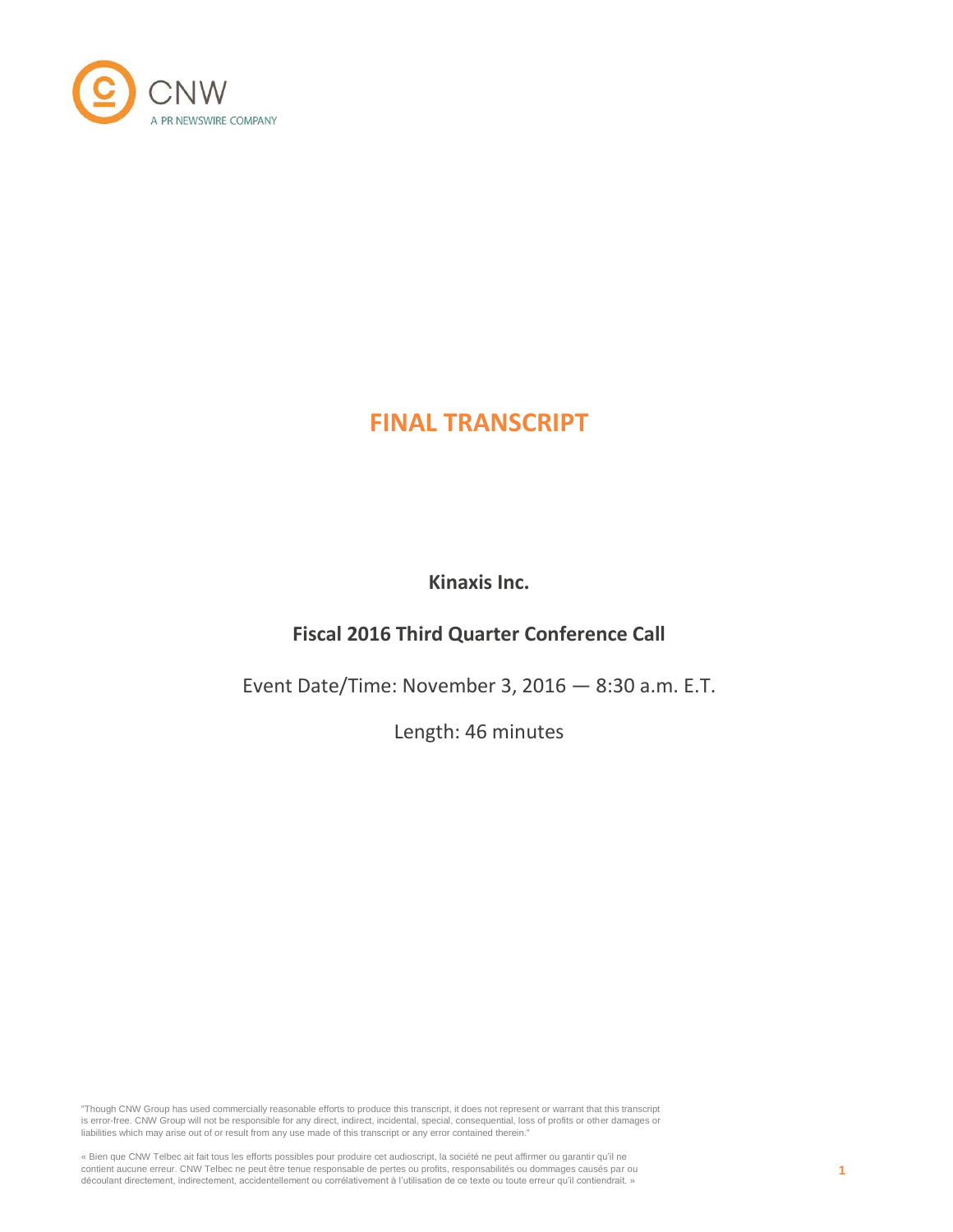#### **FINAL TRANSCRIPT**



November 3, 2016 — 8:30 a.m. E.T. Kinaxis Inc. Fiscal 2016 Third Quarter Conference Call

## **CORPORATE PARTICIPANTS**

**John Sicard** *Kinaxis Inc. — President and Chief Executive Officer*

**Richard Monkman** *Kinaxis Inc. — Chief Financial Officer*

#### **CONFERENCE CALL PARTICIPANTS**

**Thanos Moschopoulos** *BMO Capital Markets — Analyst*

**Robert Young** *Canaccord Genuity — Analyst*

**Paul Treiber** *RBC Capital Markets — Analyst*

**Andrew McGee** *National Bank — Analyst*

**Paul Steep** *Scotia Capital — Analyst*

**Michael Urlocker** *GMP Securities — Analyst*

**Gus Papageorgiou** *Macquarie Securities — Analyst*

"Though CNW Group has used commercially reasonable efforts to produce this transcript, it does not represent or warrant that this transcript is error-free. CNW Group will not be responsible for any direct, indirect, incidental, special, consequential, loss of profits or other damages or liabilities which may arise out of or result from any use made of this transcript or any error contained therein."

« Bien que CNW Telbec ait fait tous les efforts possibles pour produire cet audioscript, la société ne peut affirmer ou garantir qu'il ne contient aucune erreur. CNW Telbec ne peut être tenue responsable de pertes ou profits, responsabilités ou dommages causés par ou découlant directement, indirectement, accidentellement ou corrélativement à l'utilisation de ce texte ou toute erreur qu'il contiendrait. »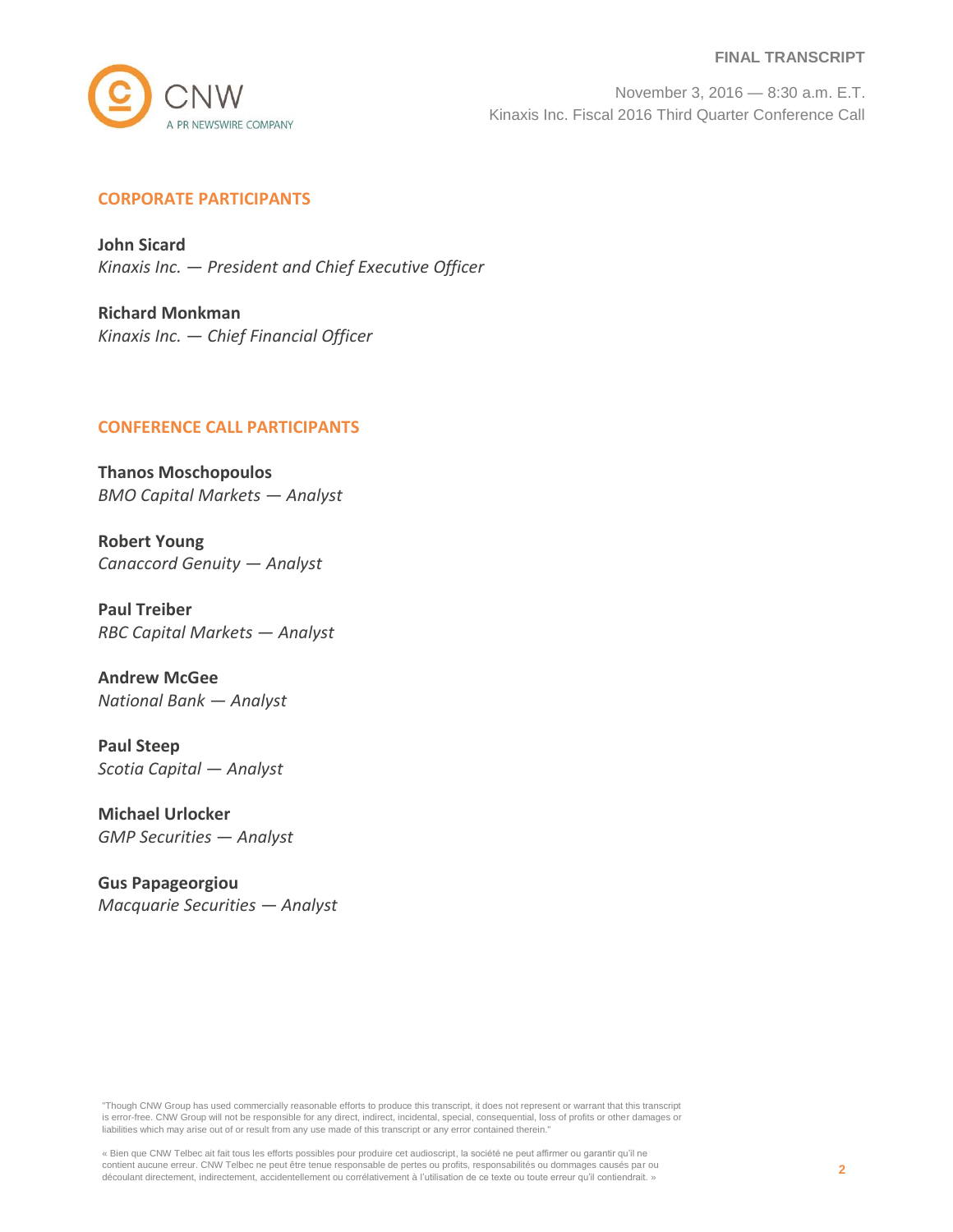

## **PRESENTATION**

#### **Operator**

Good morning, ladies and gentlemen. Welcome to the Kinaxis Inc. Fiscal 2016 Third Quarter Conference Call. At this time, all participants are in a listen-only mode.

Following the presentation, we will conduct a question-and-answer session. Instructions will be provided at that time for you to queue up for questions.

Before beginning its formal remarks, Kinaxis would like to remind listeners that today's discussion may contain forward-looking statements that reflect current views with respect to future events. Any such statements are subject to risks and uncertainties that could cause actual results to differ materially from those projected in these forward-looking statements. Kinaxis does not undertake to update any forward-looking statements, except as required.

I'd like to remind everyone that this call is being recorded today, Thursday, November 3,

2016.

I will now turn the call over to John Sicard, Chief Executive Officer of Kinaxis Inc. Please go ahead, Mr. Sicard.

**John Sicard** — President and Chief Executive Officer, Kinaxis Inc.

Thank you. Good morning, and thank you for joining us today. Last night we issued our third quarter results for fiscal year 2016, a copy of which is available on our website kinaxis.com.

With me on today's call is our CFO, Richard Monkman.

<sup>&</sup>quot;Though CNW Group has used commercially reasonable efforts to produce this transcript, it does not represent or warrant that this transcript is error-free. CNW Group will not be responsible for any direct, indirect, incidental, special, consequential, loss of profits or other damages or liabilities which may arise out of or result from any use made of this transcript or any error contained therein."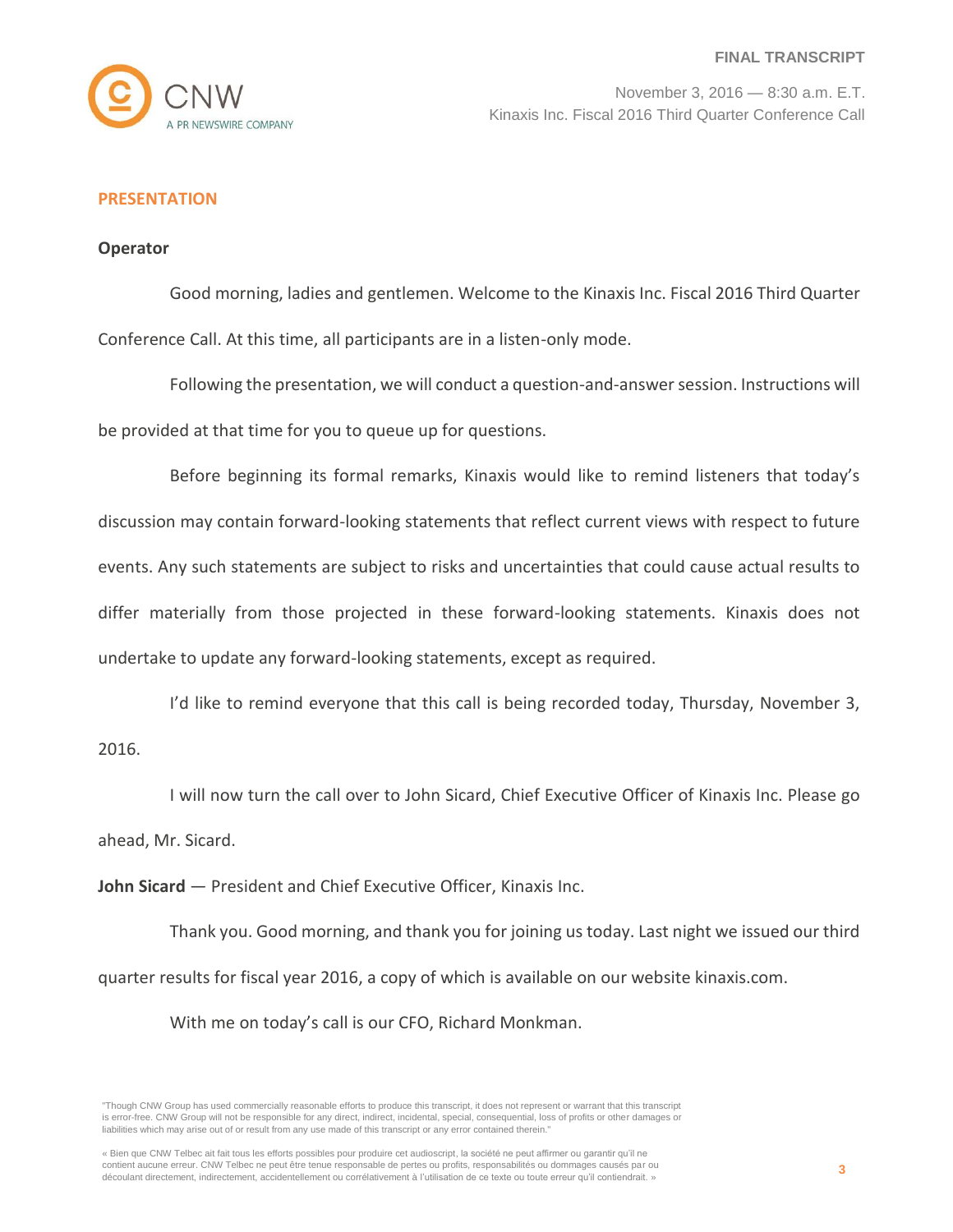

We delivered another solid quarter with top line growth of 26 percent in Q3 over last year and strong bottom-line performance. Demand remains robust, as the world's largest companies seek new and effective ways to solve their modern-day supply chain planning challenges.

We continue to close large new client business, as well as expand subscription revenues with our existing customer base. Our pipeline of new customer and expansion opportunities remains very strong, and in fact, is growing as a result of our strategic partner initiative.

The proven power of RapidResponse platform, when combined with the growing need for large enterprises to address increasing supply chain risks and costs, are fundamental drivers that are fuelling our continued growth.

We continue to make strategic investments in a number of areas to ensure we remain wellprepared to scale the business. For example, our Knowledge Services division, which is a key component to our long-term land and expand strategy, is now fully operational. This group not only supports our customers in leveraging their investments of RapidResponse, it is also responsible for growing qualified and certified deployment consultants for partners, such as Accenture and Deloitte.

Driven by business success in Asia and Europe, we have begun significant investments in both hosting infrastructure as well as service operations to support our expansion in these regions. For example, following the Q2 Samsung win, we established two new data centres in South Korea; one production facility and one backup and recovery facility. Both became fully operational in Q3 with dedicated service operation staff. These centres will be leveraged to support further growth in Asia.

<sup>&</sup>quot;Though CNW Group has used commercially reasonable efforts to produce this transcript, it does not represent or warrant that this transcript is error-free. CNW Group will not be responsible for any direct, indirect, incidental, special, consequential, loss of profits or other damages or liabilities which may arise out of or result from any use made of this transcript or any error contained therein."

<sup>«</sup> Bien que CNW Telbec ait fait tous les efforts possibles pour produire cet audioscript, la société ne peut affirmer ou garantir qu'il ne contient aucune erreur. CNW Telbec ne peut être tenue responsable de pertes ou profits, responsabilités ou dommages causés par ou découlant directement, indirectement, accidentellement ou corrélativement à l'utilisation de ce texte ou toute erreur qu'il contiendrait. »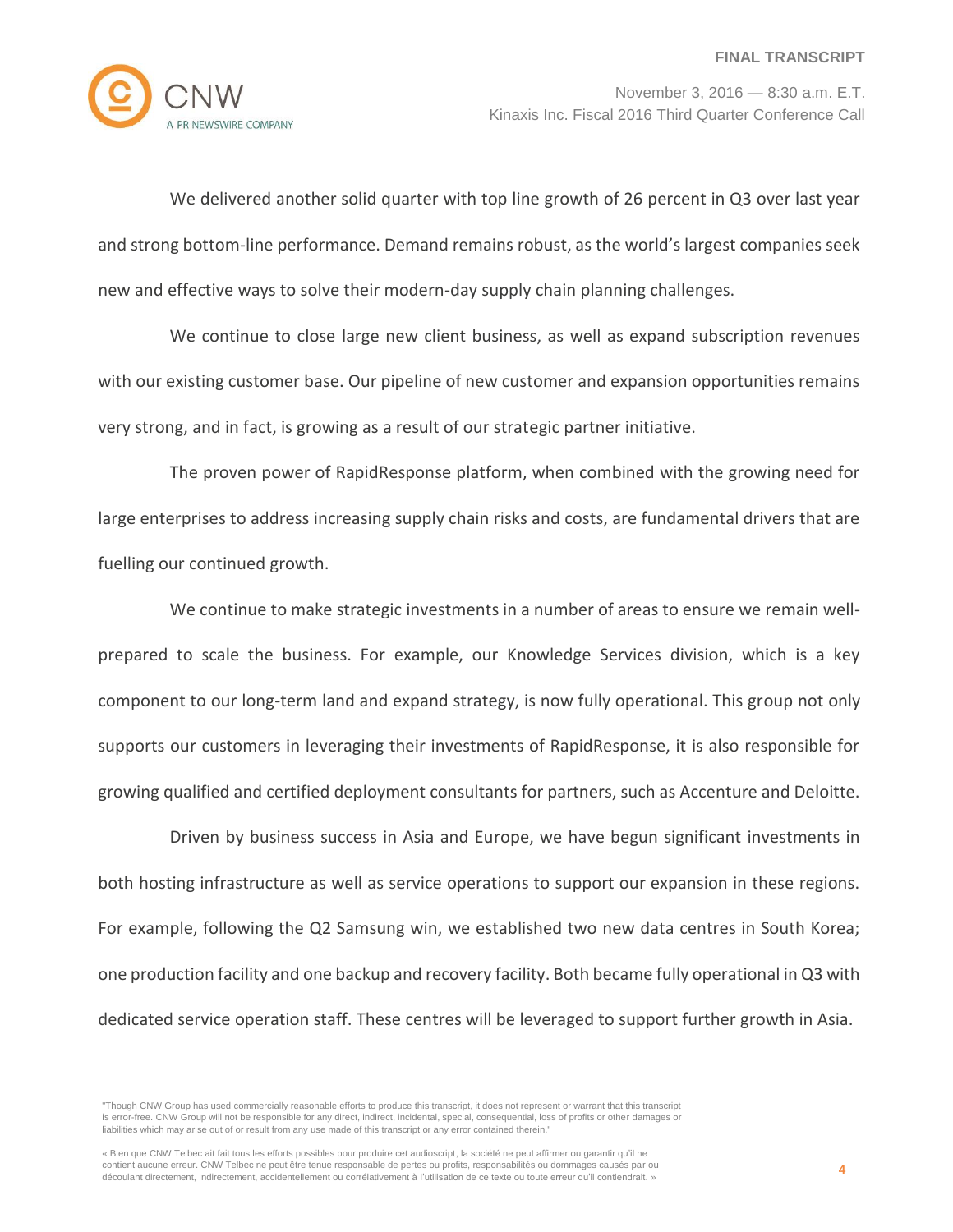

We will also continue to expand our European operations to support a major global customer win, which closed in the quarter. Similar to our recent investments in Asia, we expect to establish data centre facilities and service operations in 2017 to support our ongoing success in this part of the world.

Our partner strategy remains a critical component of our growth plans and ongoing investment priority. Our partner relationships continue to mature, and we are confident they will, supported by our direct sales team, drive new-name customer wins.

We believe, as we approach an inflection in our growth, that our expanding partner ecosystem, coupled with these operational investments, provide us with the scale to deploy new customers at a rate we could not otherwise manage independently.

Each of the investments we are making represents a critical component to capturing the full value of our RapidResponse platform. And we will allow Kinaxis to continue to grow and digest the strong demand that is building for RapidResponse.

With that, I'll turn it over to Richard for an overview of the financials.

**Richard Monkman** — Chief Financial Officer, Kinaxis Inc.

Thank you, John, and good morning. As a reminder, all figures reported on today's call are in US dollars under IFRS.

<sup>&</sup>quot;Though CNW Group has used commercially reasonable efforts to produce this transcript, it does not represent or warrant that this transcript is error-free. CNW Group will not be responsible for any direct, indirect, incidental, special, consequential, loss of profits or other damages or liabilities which may arise out of or result from any use made of this transcript or any error contained therein."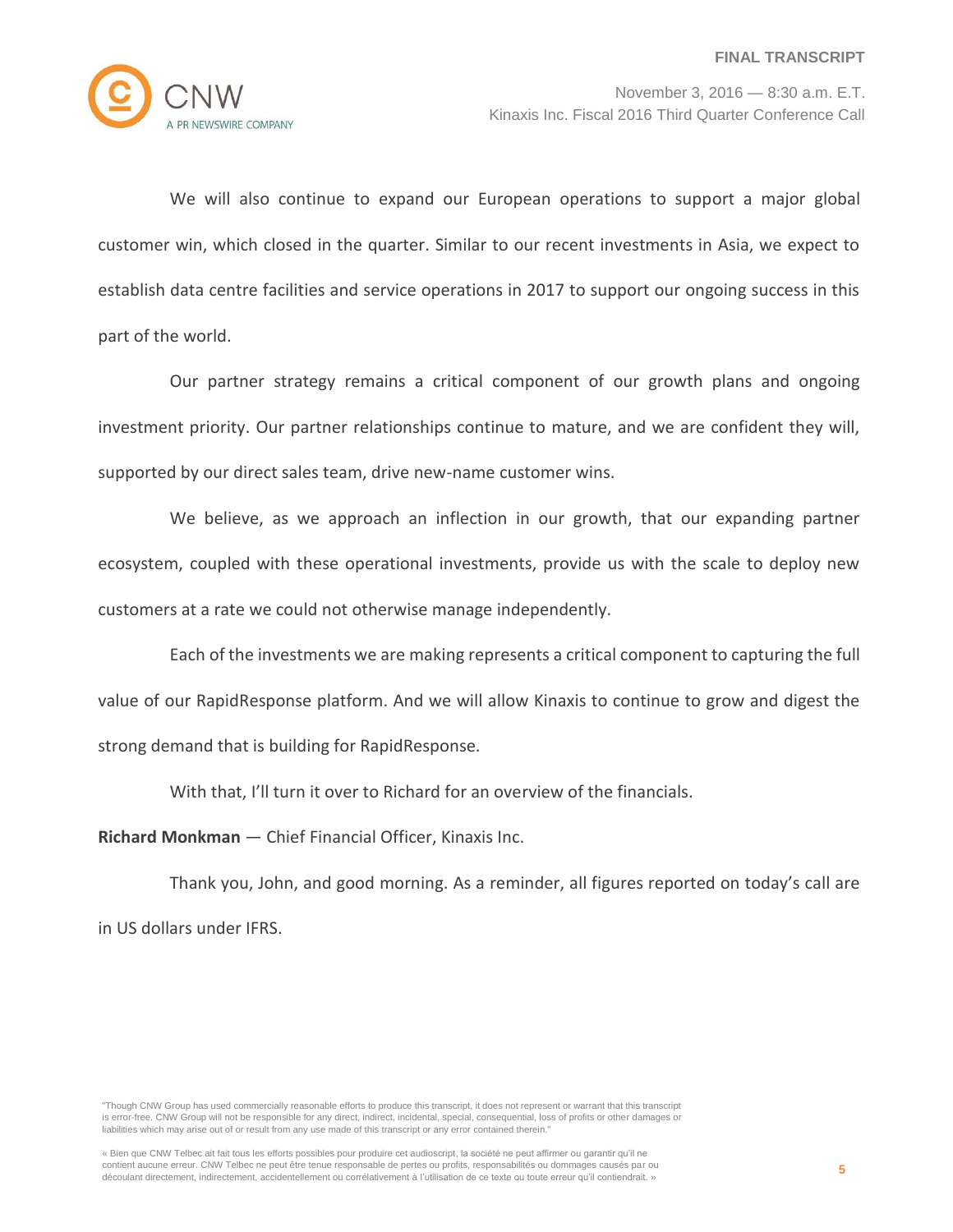

Total revenue in our third quarter increased 26 percent over Q3 2015 to 29.9 million. Total revenue growth is driven by our strong base of subscription revenue, which increased to 20.8 million or 25 percent on a comparative basis.

In the third quarter, our professional services revenue increased 2 million to 8.9 million as compared to the same period in 2015. This revenue is driven by new customer deployments of RapidResponse, as well as by existing accounts expanding their subscriptions.

As we've discussed on prior calls, our sales cycles are often 9 to 18 months in length. However, once we acquire a new account, RapidResponse becomes an integrated piece of their business fabric. As a result, our client retention remains strong with more than 100 percent net revenue dollar retention.

The nature of long-term contracts provides us with a high level of visibility into our forward 12 months of revenue. Our customer base is diversified across multiple market verticals, and our pipeline of new opportunities remains strong. This supports our ability to provide full year guidance with confidence.

In the third quarter of 2016, gross profit increased by 22 percent to 20.5 million. As a percentage of revenue, gross profit was 68 percent in Q3 2016 compared to 71 percent in Q3 of 2015. As John noted earlier, this change is a reflection of the significant ongoing investments we are making in our operations, in particular with respect to the establishment of our South Korean operations and data centres.

<sup>&</sup>quot;Though CNW Group has used commercially reasonable efforts to produce this transcript, it does not represent or warrant that this transcript is error-free. CNW Group will not be responsible for any direct, indirect, incidental, special, consequential, loss of profits or other damages or liabilities which may arise out of or result from any use made of this transcript or any error contained therein."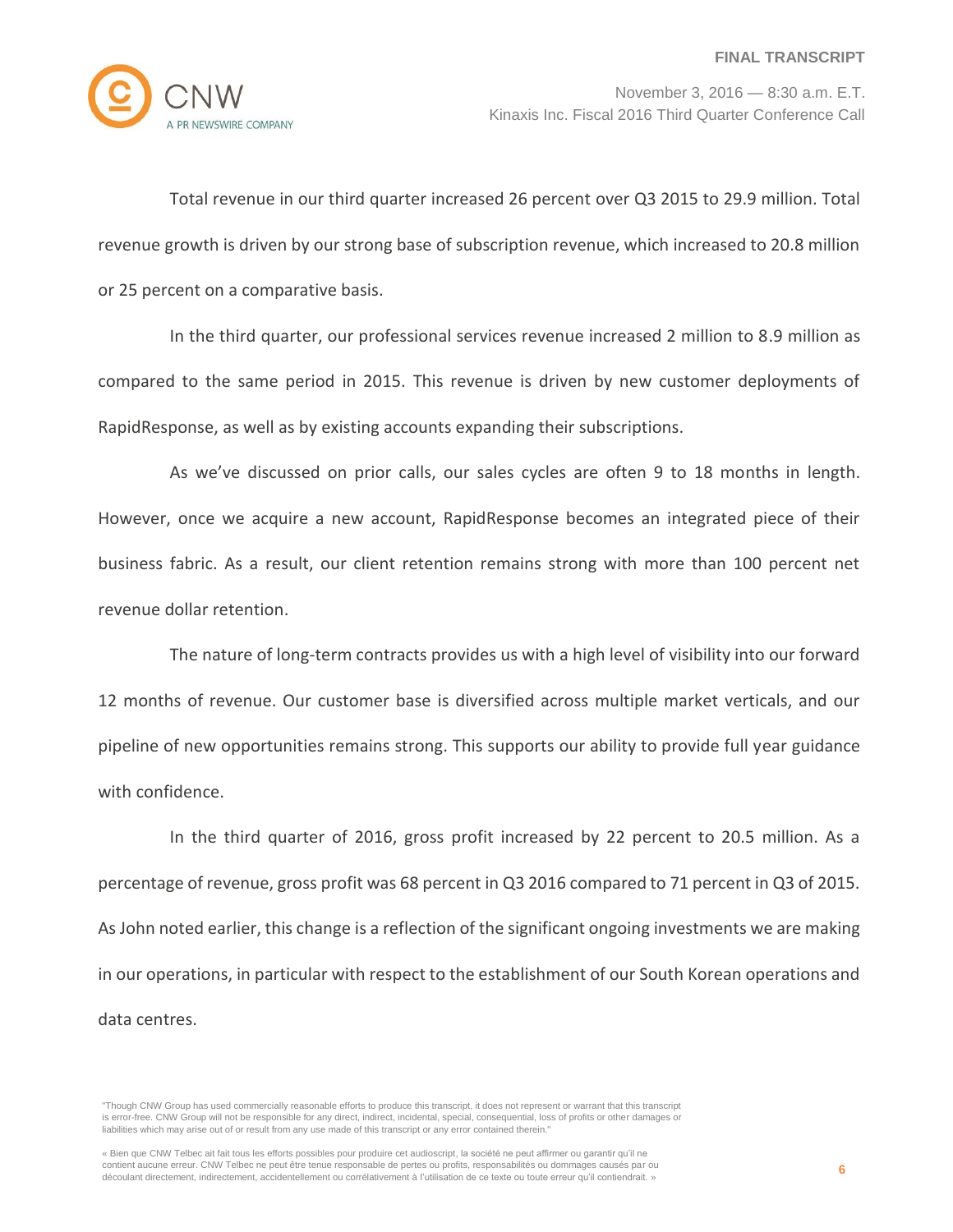

I would like to take this opportunity to remind our listeners that our practice is to fully expense all operating costs in the applicable period in which they occur. This includes new customer deal acquisition costs, which are fully expensed upon the commencement of the customer revenue arrangement. The increase in selling and marketing reflects the level of new business close in Q3.

As John noted earlier, this increase resulted, in part, from the addition of a new Europeanbased global customer in the quarter together with a significant expansion of an existing customer's subscription.

In addition, we've had a significantly higher level of investment in our partner program and knowledge services from the comparative year. As you may recall, we launched Knowledge Services in June of 2015, and it is now fully operational.

We will continue to make key investments, as we believe they enable to our ability to profitably continue our consistent and sustainable long-term growth. As a result of onetime expenses, such as sales commissions, as well as key infrastructure investments, such as data centres, operation team, and Knowledge Service expansion, our adjusted EBITDA margin was 23 percent in Q3, as compared to 34 percent last year.

Net profit was 2.4 million or \$0.10 per basic and \$0.09 per diluted share in Q3 of 2016 compared to 3.8 million or \$0.16 per basic and \$0.15 per diluted share in Q3 of 2015. This change in net profit was primarily driven by our higher sales and investments compared to the prior-year period.

<sup>&</sup>quot;Though CNW Group has used commercially reasonable efforts to produce this transcript, it does not represent or warrant that this transcript is error-free. CNW Group will not be responsible for any direct, indirect, incidental, special, consequential, loss of profits or other damages or liabilities which may arise out of or result from any use made of this transcript or any error contained therein."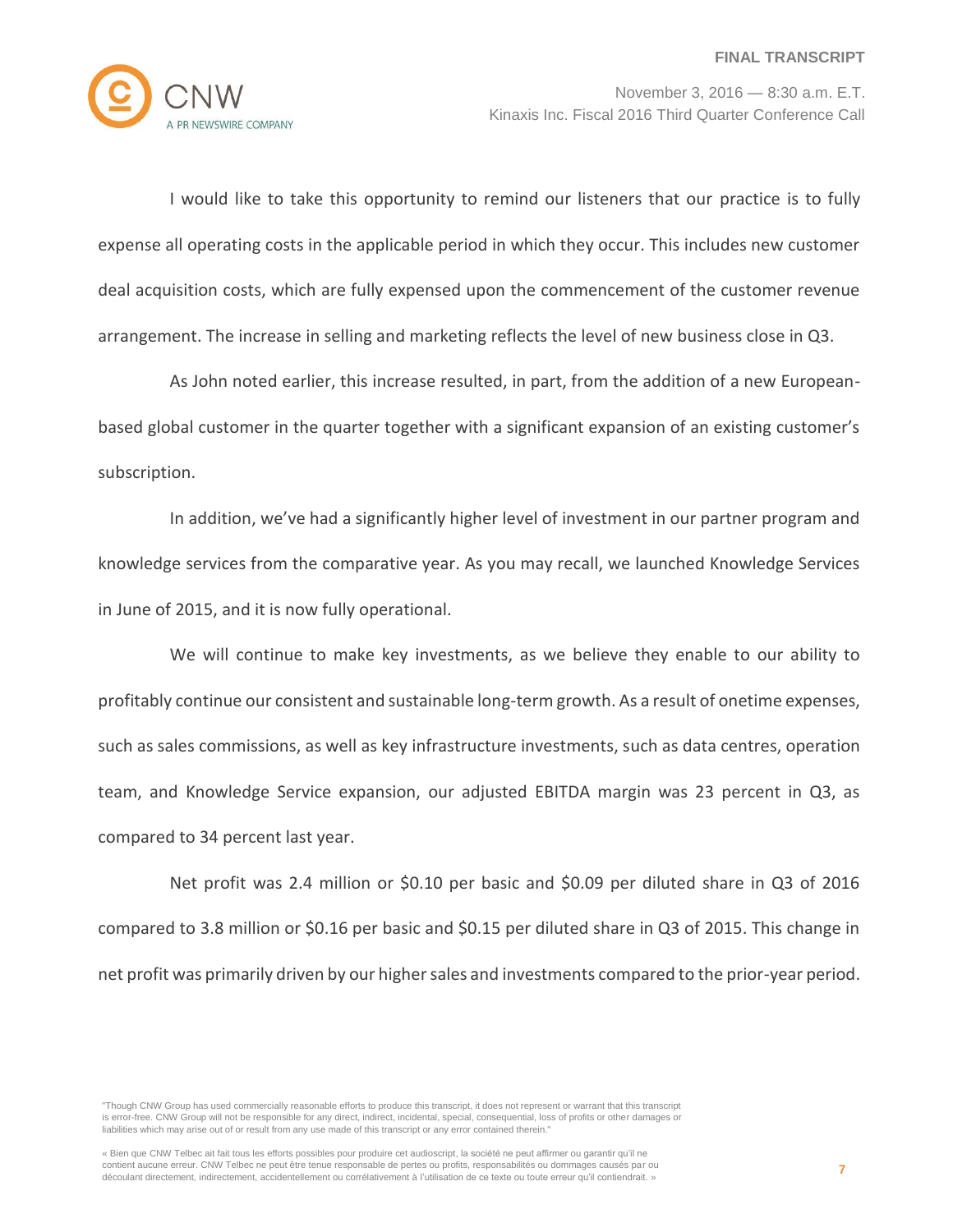

Cash used in operation activities was 1.5 million in the third quarter, as a result of a shortterm increase in accounts receivables. Year-to-date, we have generated 14 million in cash, demonstrating the robustness of our business model.

Given our growth prospects, we continue to invest in the business throughout 2016 as we build scale and surpass 100 million in revenue. For the full year, our expectations are that sales and marketing expense will be in the range of 25 to 27 percent of revenue. We also expect net research and development expense will be in the range of 18 to 20 percent.

These investments are appropriate to position us for long-term growth. They directly impact our growth initiatives, specifically channel partnerships and knowledge services, as we scale the business through customer success.

Through RapidResponse, we enable very large enterprises to address their critical business challenges. We support them in driving savings while strengthening their relationship with their customers. While no sector or business is immune to economic cycles, the maturity of our model, the diversity of our revenue base, and the strength of our innovative product provides us with sustained confidence.

In light of our year-to-date booking performance and the forward visibility we have in our business, as noted in our press release, we have revised our full year 2016 guidance. We've increased our annual revenue guidance for fiscal year 2016 to be in the range of 115 million and 116.5 million.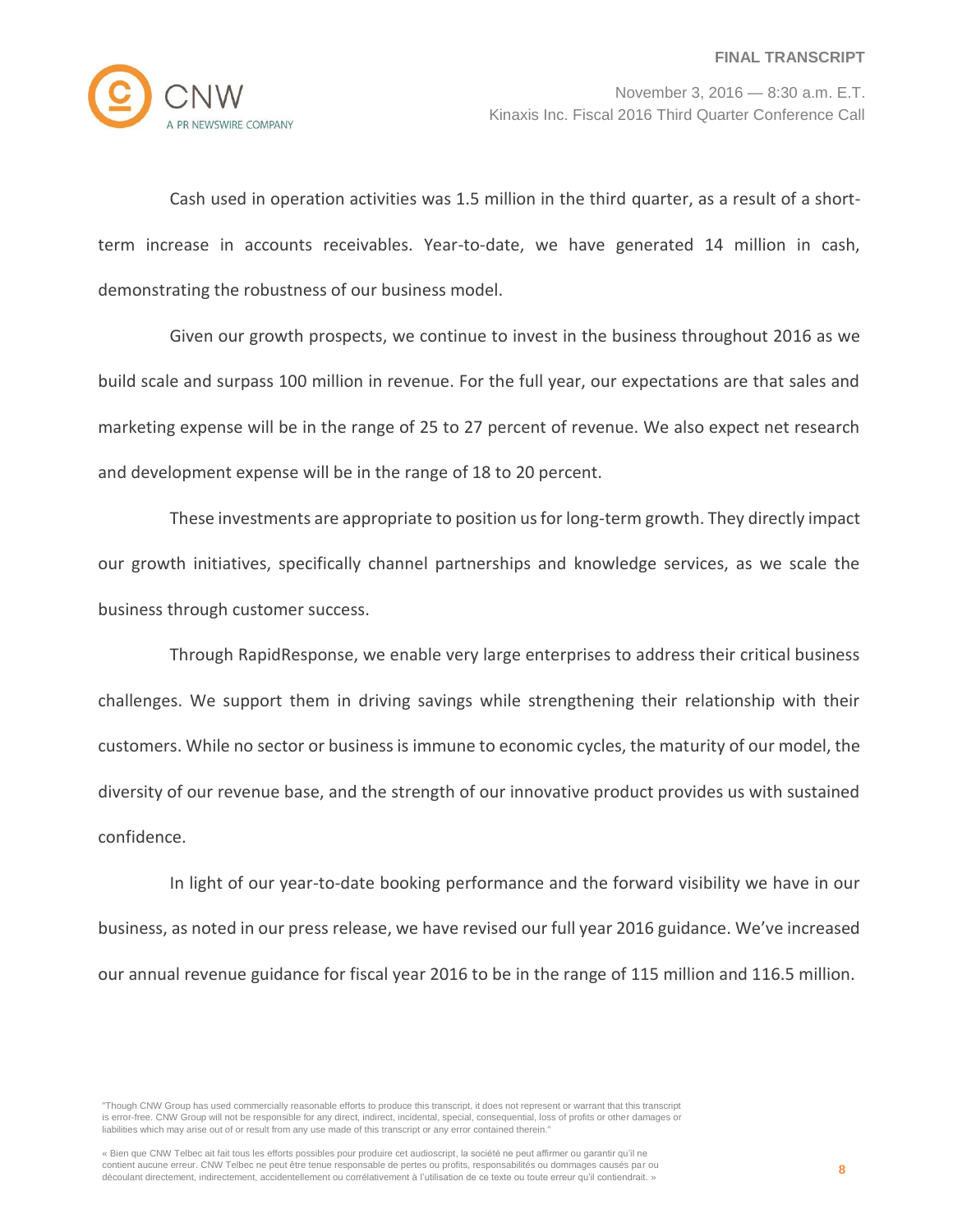

Given the strong subscription revenue growth thus far, we've increased our expectations to grow subscription revenue to between 24 and 25 percent over 2015.

Based on the continuing investments and near-term customer opportunities, we expect annual adjusted EBITDA as a percentage of our total revenue to be in the range of 23 to 26 percent.

With that, I will turn the call back over to John.

## **John Sicard**

Thank you, Richard. As you've heard from Richard, we are making great progress towards executing on our goals for growth in 2016 and beyond.

Last month, in Nashville, we hosted our most significant customer event, what we call the Connections Conference. As always, we hosted experienced customers, new customers, partners, industry influencers and bloggers, as well as many prospective customers looking to learn and confirm their future supply chain planning strategies.

Presentations from Ford, Xilinx, Amgen, Vizio, and Cisco, to name a few, provided attendees with proof points on how RapidResponse is delivering exceptional results over the legacy approaches of the past.

Attendees heard from Kevin O'Mara, one of the world's most recognized thought leaders in supply chain, on significant supply chain trends and on the revolution that is afoot to absorb them.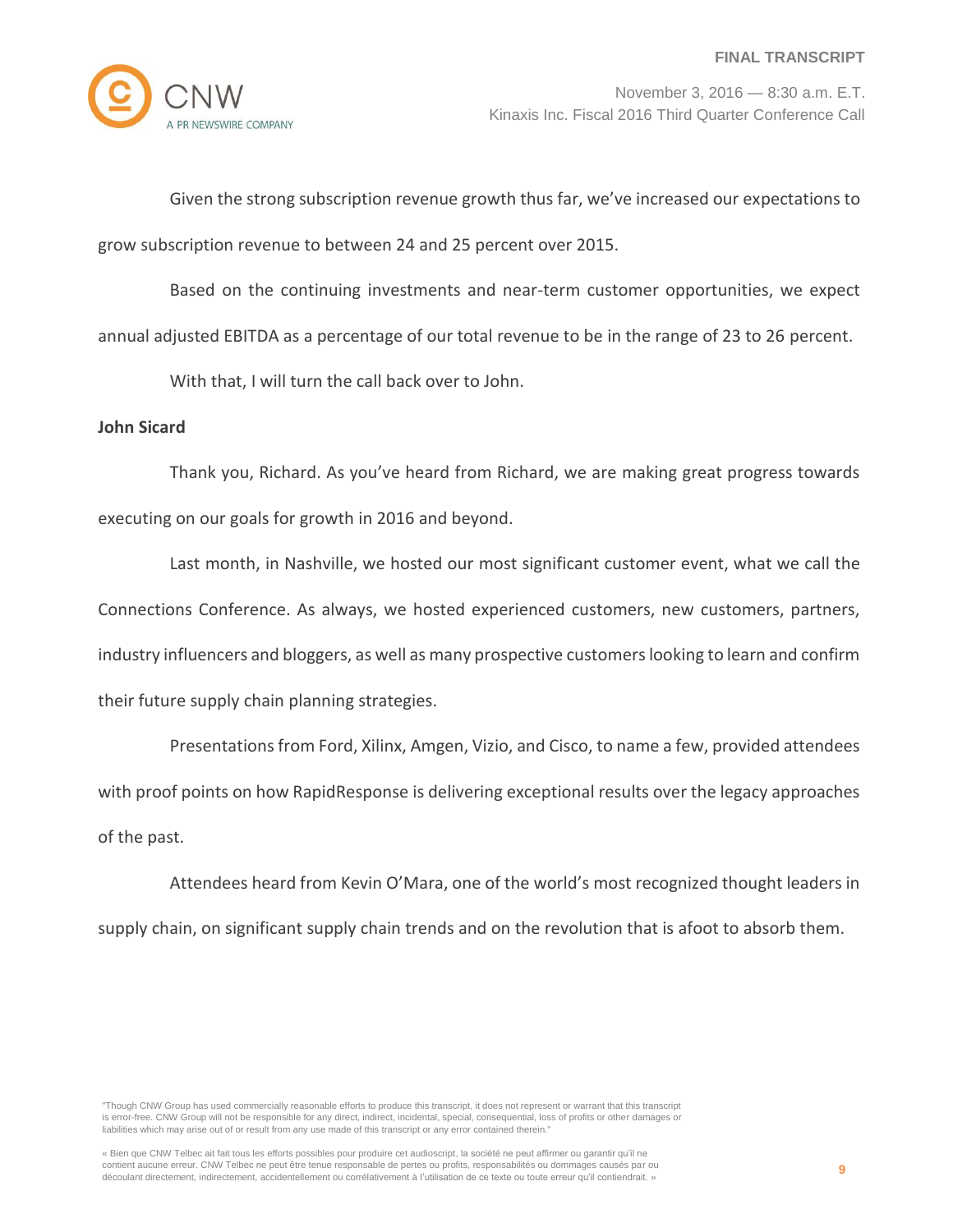

Both Accenture and Deloitte also took to the stage to share their respective position and vision for the future of supply chain planning. Both very much aligned with the Kinaxis perspective of driving towards concurrent planning.

The Connections Conference also serves as an early indicator to sustaining our long-term growth objectives. As you know, high-tech electronics, life sciences, automotive, aerospace and defence, and the industrial equipment sector remain core target verticals for Kinaxis. This year, not only did we host more prospective companies than ever before, we saw representation from new market verticals such as consumer packaged goods, food and beverage, footwear and apparel, and the furniture manufacturing sector.

The interest outside of our current market verticals demonstrates the growing opportunity for RapidResponse, as well as the growing acknowledgement that the old ways of planning have come and are now gone. More and more frequently, global conglomerates are embracing the need for a breakthrough approach to solving their supply chain complexity. And they're turning to Kinaxis and their global partners to help lead them.

On behalf of Kinaxis, I would like to thank you for your support and, as always, for taking the time to join us.

With that, I'll turn the line over to the Operator for Q&A.

## **Q&A**

<sup>&</sup>quot;Though CNW Group has used commercially reasonable efforts to produce this transcript, it does not represent or warrant that this transcript is error-free. CNW Group will not be responsible for any direct, indirect, incidental, special, consequential, loss of profits or other damages or liabilities which may arise out of or result from any use made of this transcript or any error contained therein."

<sup>«</sup> Bien que CNW Telbec ait fait tous les efforts possibles pour produire cet audioscript, la société ne peut affirmer ou garantir qu'il ne contient aucune erreur. CNW Telbec ne peut être tenue responsable de pertes ou profits, responsabilités ou dommages causés par ou découlant directement, indirectement, accidentellement ou corrélativement à l'utilisation de ce texte ou toute erreur qu'il contiendrait. »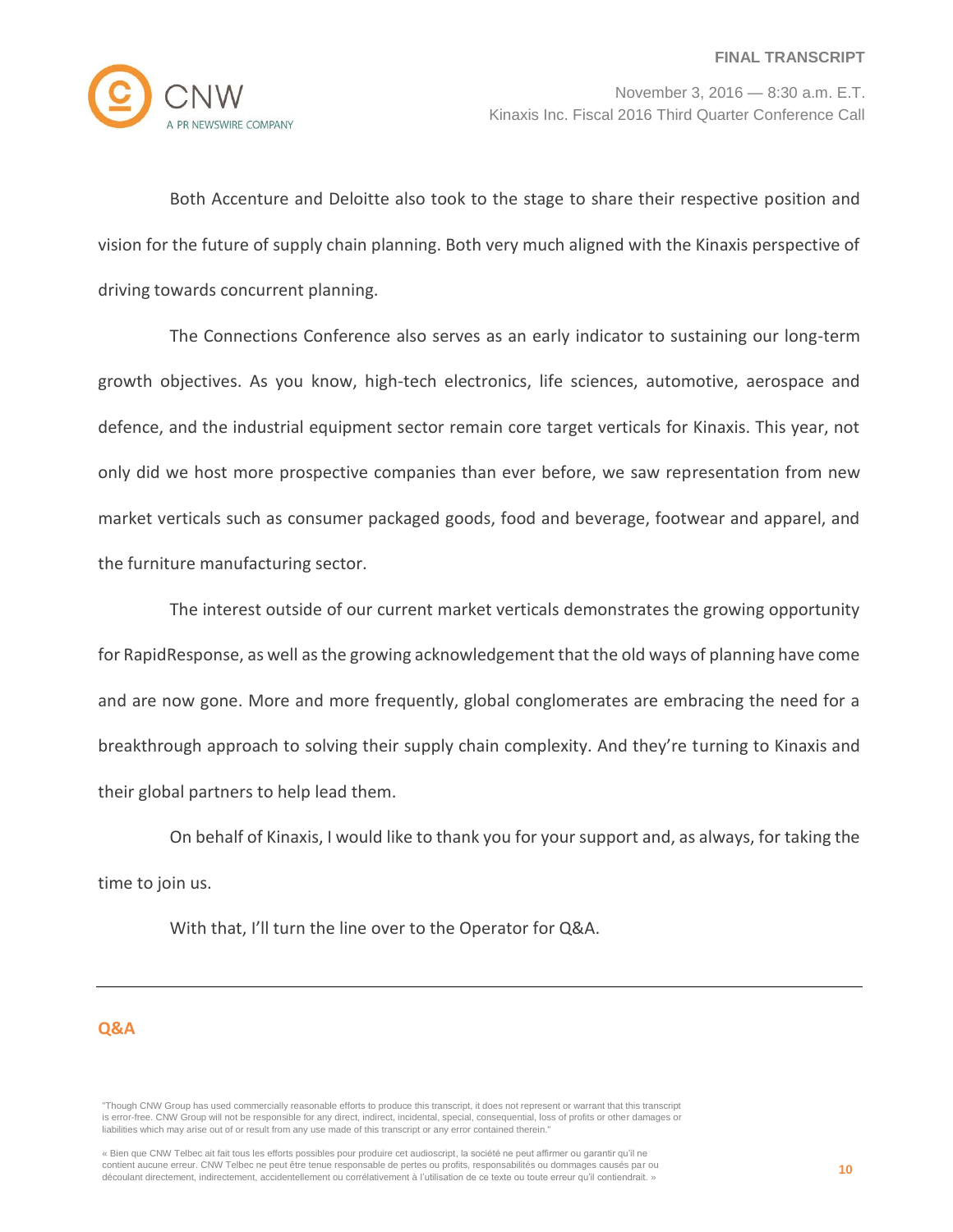

#### **Operator**

Thank you. If you would like to ask a question at this time, simply press \*, then the number 1 on your telephone keypad. To withdraw your question, press the # key.

Your first question comes from the line of Thanos Moschopoulos from BMO Capital Markets. Your line is open.

#### **Thanos Moschopoulos** — BMO Capital Markets

Hi. Good morning. John, looking at your Q2 results and guidance, it seems like your subscription revenue growth might be accelerating. If I adjust for the customer that dropped off in June, it seems like subscription revenues were up 34 percent this quarter, and your guidance implies 38 percent growth next quarter. Would you say that you might be seeing an inflection point in your growth? Or might it be a little too early to draw that conclusion?

#### **Richard Monkman**

So then—it's Richard, Thanos. Let me address that. So as we have previously disclosed, so I'll say it publicly that it is we occasionally do lose customers. And one of those customers was BlackBerry, which did, because of their circumstance, did not renew at the end of the quarter. And so yes. They were not included in our Q3 revenue. And so I understand your math.

And I think what that reflects though is really the growth that we have driven in the business; the ongoing nature of our other customers that continue to land and expand with us.

<sup>&</sup>quot;Though CNW Group has used commercially reasonable efforts to produce this transcript, it does not represent or warrant that this transcript is error-free. CNW Group will not be responsible for any direct, indirect, incidental, special, consequential, loss of profits or other damages or liabilities which may arise out of or result from any use made of this transcript or any error contained therein."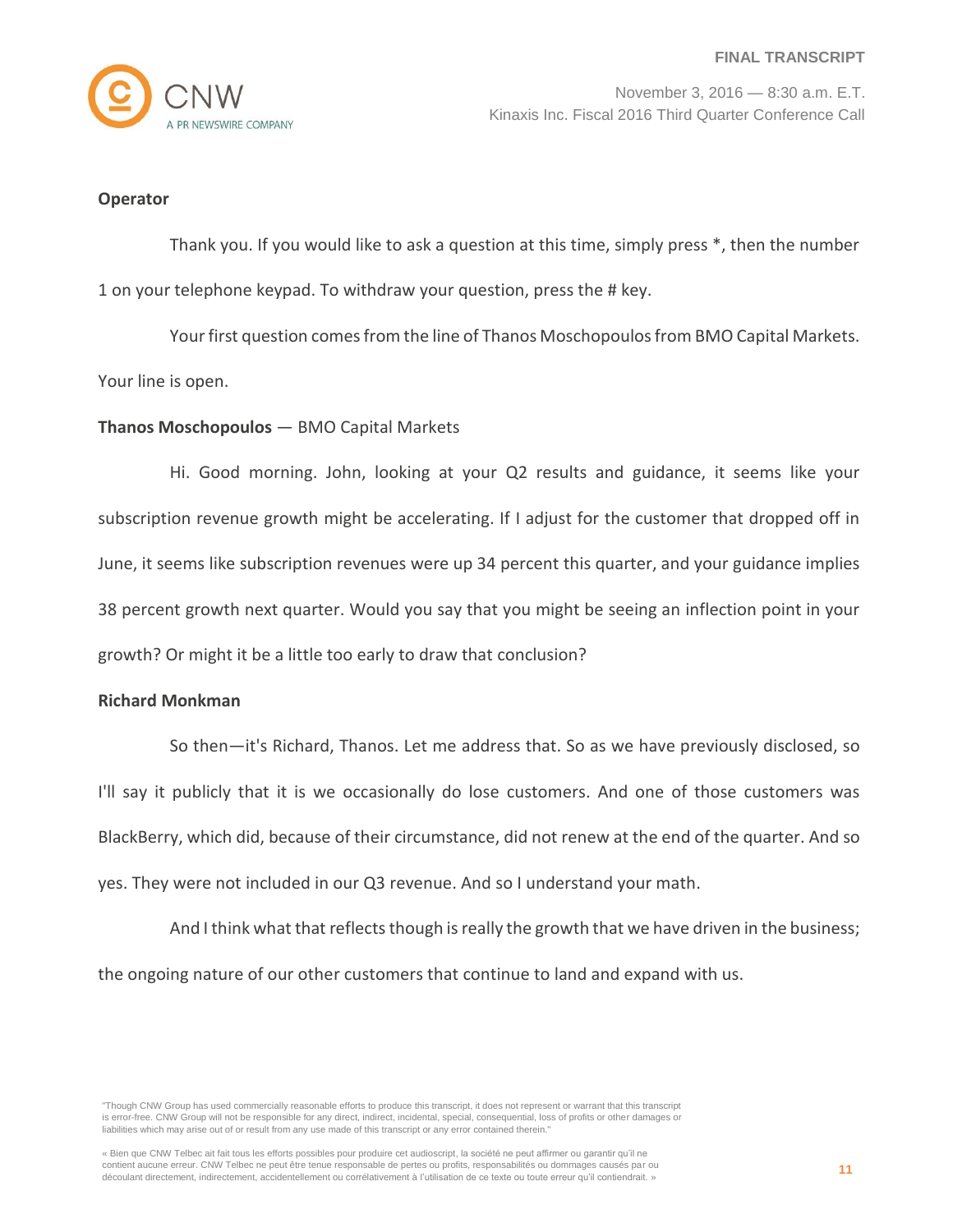

I would not—while we're very positive on the business, we are very cautious with regards to declaring a hitting a point of inflection at this point in time. We, as noted in our opening comments, are very pleased with the health of our funnel and with the progress that we're making with our partners.

And so I think, at this point, we would ask you though to refer to our guidance, which is ongoing strong, mid-20 percent growth.

## **John Sicard**

I would add to that, Thanos, that the two main ingredients, I would say, that I focus my attention on is the size of the pipeline and the speed at which we're infusing new opportunities. But more importantly, the cycle time to closing, which as you've heard us talk about, is still in the typical 9- to 18-month range; in some cases longer, depending on the size of the organization that we're dealing with.

So as Richard said, I think it's too early to declare. At the same time, I really don't believe that we're going to cross over a day between a Friday and Monday, and we will have experienced an inflection. I think it's more of a slow-burning process.

As Richard said though, we are exceptionally confident in the pipeline and having it fuel the growth as we've indicated.

### **Thanos Moschopoulos**

<sup>&</sup>quot;Though CNW Group has used commercially reasonable efforts to produce this transcript, it does not represent or warrant that this transcript is error-free. CNW Group will not be responsible for any direct, indirect, incidental, special, consequential, loss of profits or other damages or liabilities which may arise out of or result from any use made of this transcript or any error contained therein."

<sup>«</sup> Bien que CNW Telbec ait fait tous les efforts possibles pour produire cet audioscript, la société ne peut affirmer ou garantir qu'il ne contient aucune erreur. CNW Telbec ne peut être tenue responsable de pertes ou profits, responsabilités ou dommages causés par ou découlant directement, indirectement, accidentellement ou corrélativement à l'utilisation de ce texte ou toute erreur qu'il contiendrait. »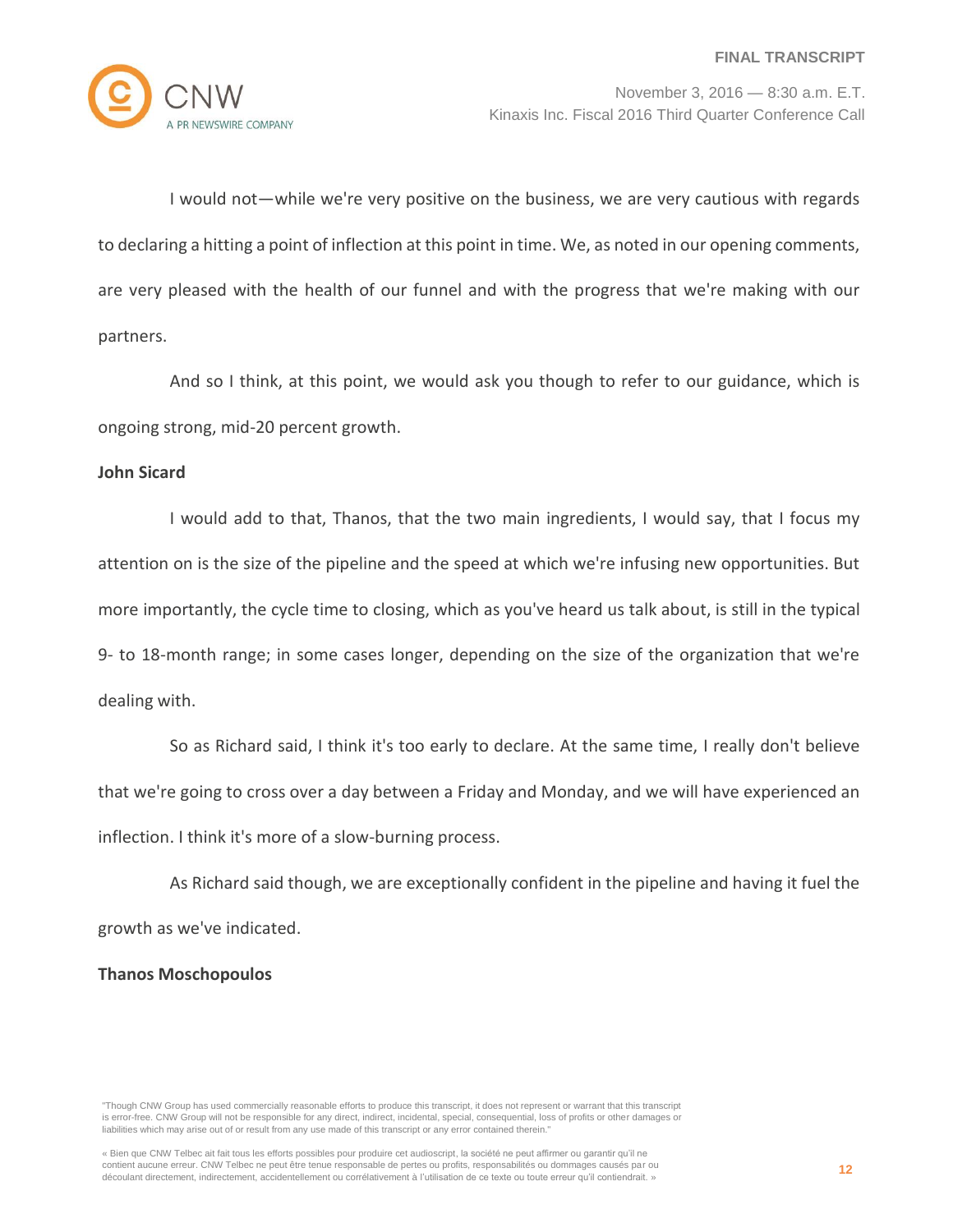

Fair enough. The gross margin dipped a little bit relative to last quarter. Is there anything of note there? Is that primarily tied to the ramp-up of the new data centres? And how should we think about margins over the next while?

## **Richard Monkman**

So there are certain onetime costs establishing a data centre and, as I've noted, we tend to expense things as opposed to capitalize it. We are going to have an ongoing investment. We're comfortable in the—traditionally we've been in the 70 percent range. And we're comfortable holding to that plus or minus 1 or 2 percent range.

## **Thanos Moschopoulos**

Okay. And then on OpEx, I realize it may be too early to talk about '17, but I'll ask the question. How should we think about operating margins and operating leverage over the next year? Will the focus be on maintaining OpEx in the same ballpark as a percentage revenue? Or might we see some operating leverage on certain line items?

# **John Sicard**

Well, it's interesting, because our model, with its forward visibility lends itself to strong leverage. However, our focus is first and foremost on growth. And so we're going to continue to invest in growth.

<sup>&</sup>quot;Though CNW Group has used commercially reasonable efforts to produce this transcript, it does not represent or warrant that this transcript is error-free. CNW Group will not be responsible for any direct, indirect, incidental, special, consequential, loss of profits or other damages or liabilities which may arise out of or result from any use made of this transcript or any error contained therein."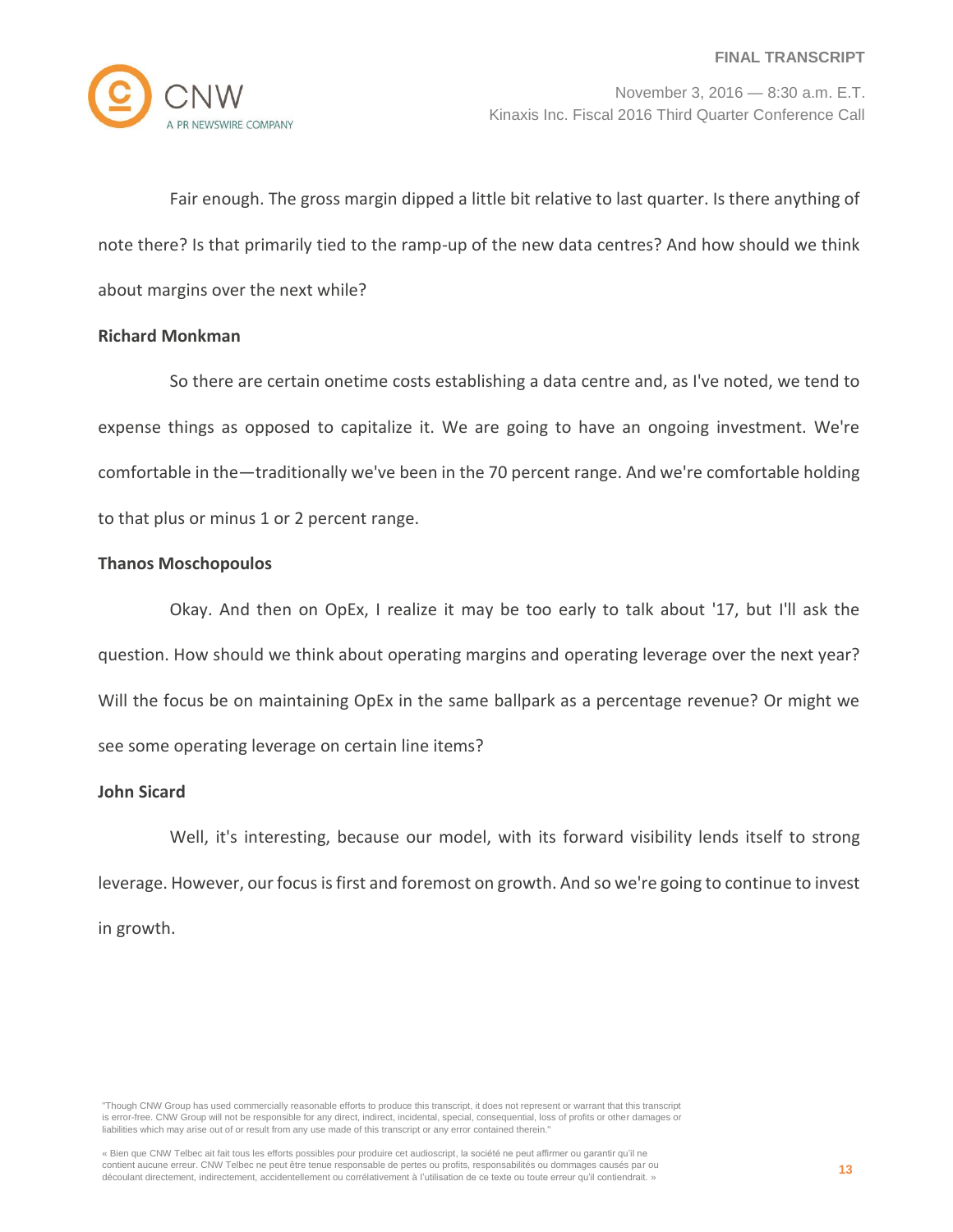

And the areas that that entails are primarily on the sales and marketing side of things. As well as, though, you can see the expansion of the product when you route connections. We are going to continue to invest in R&D.

I do not see growing R&D at the same rate as we're growing revenue, but depending upon

our success with the partners and our other opportunities, sales and marketing may grow in step with

the revenue growth.

#### **Thanos Moschopoulos**

Great. Thanks a lot. I was wondering if ...

#### **John Sicard**

But as you know, we're going to provide—sorry. We're going to provide—on our next call

we'll provide guidance.

#### **Thanos Moschopoulos**

Okay.

# **John Sicard**

For '17.

#### **Thanos Moschopoulos**

Great. I'll pass the line. Thank you.

### **Operator**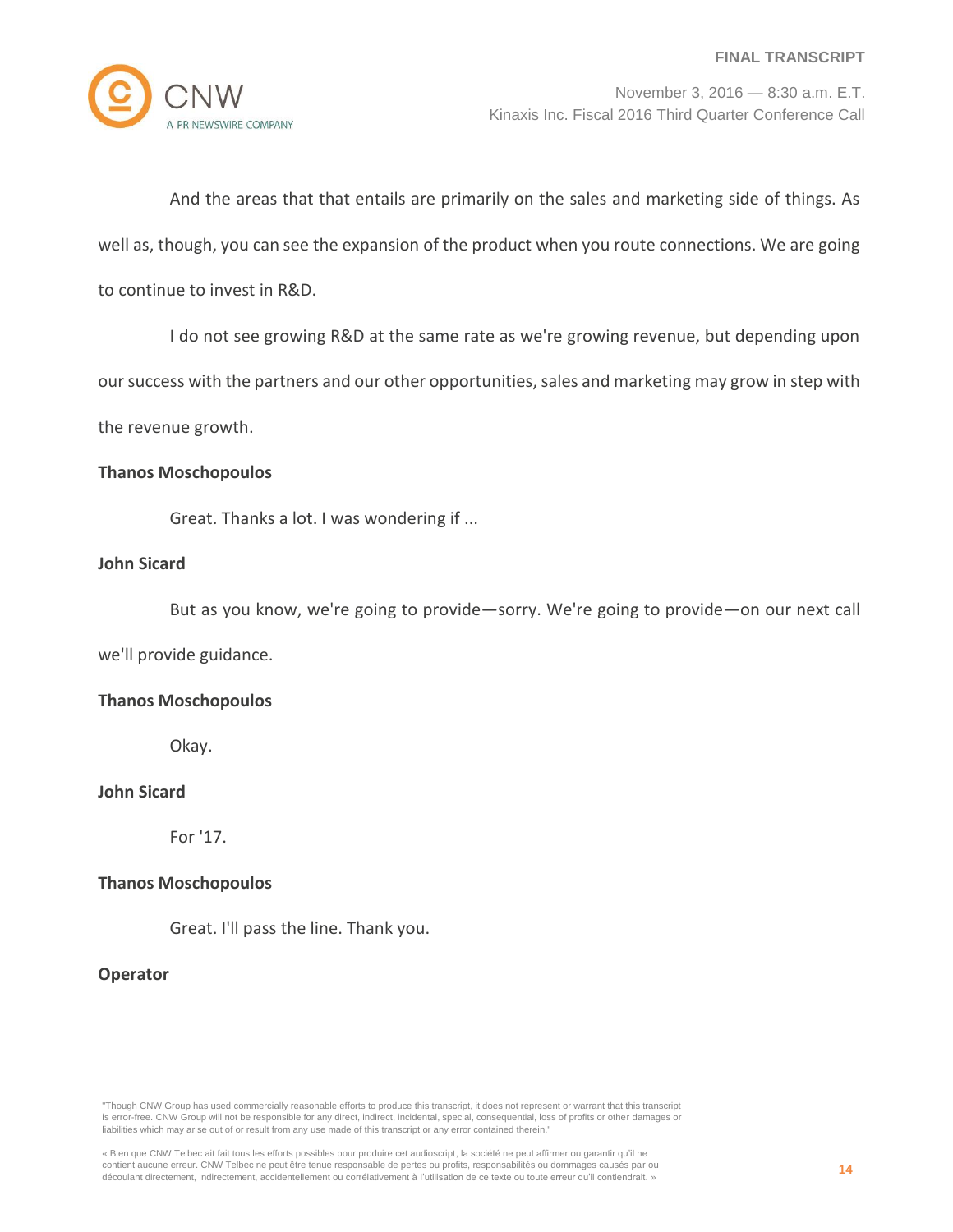Your next question comes from the line of Robert Young from Canaccord Genuity. Your line is open.

## **Robert Young** — Canaccord Genuity

Good morning. I think I'll continue that last question. I think an area of concern from investors will be where EBITDA margins will go. And so I was—if you look at the guidance, if you look at the bottom end of the two ranges, you could have a Q4 in the mid-teen EBITDA margin. And so I think the assumption may be that that's large customer wins and you're expensing the sales in the period. But I was wondering if you could talk about other factors which might change the level of spend in Q4 or potentially going forward.

#### **Richard Monkman**

Sure, Rob. It's Richard. The key variable, at this juncture of the year, because we have built the team with regards to whether it's Knowledge Services, R&D, the geographic expansion of the sales team. Those costs are in place and will continue.

So from a variable perspective, costs really are driven on the sales side of things. And as we've noted, we immediately expense sales on the commencement of the activities. So if we were to close a deal on December 24th and it started right away, we would fully expense that as opposed to January. Hence, we do give that band with regards to our adjusted EBITDA performance.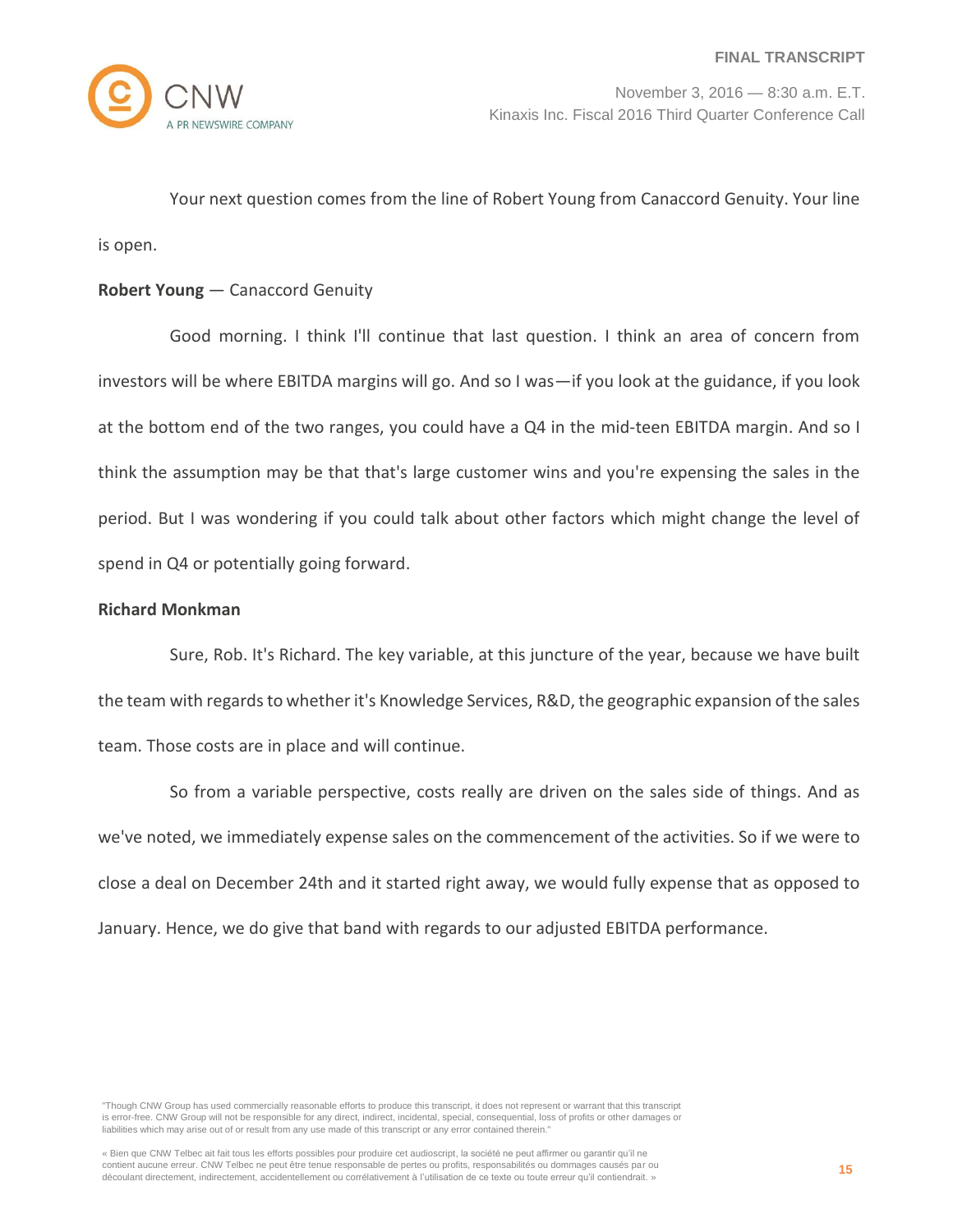

I think the takeaway though is this is a very, very strong EBITDA performance. And we've, right from our IPO, we talked about well over 20 percent. We are going to continue to drive out a consistent EBITDA performance.

As I said, our focus is on longer-term growth because we believe with higher longer term growth will come higher overall EBITDA drive. And so I appreciate those that are looking for us returning to the 30 percent EBITDA range. But at this juncture, our guidance is we're seeing strong growth. We're going to continue to execute on that growth. And we believe this is an appropriate level of investment.

## **Robert Young**

So just maybe nailing it down on EBITDA margin a bit, if you—are you saying that greater than 20 percent is kind of where the Company expects to operate in the future? Or is 25 percent a better number, but 30 percent would be too high? Maybe you could give us a range that might be a little more helpful.

#### **Richard Monkman**

Yeah. So again, Robert, we'll give you guidance on our next call, but what that 20 percent number, that was what we said at the IPO. So two years ago, when we came out as a public company in June, we said that our—once again the message is growth. We've now significantly exceeded all those targets that we established when we achieved.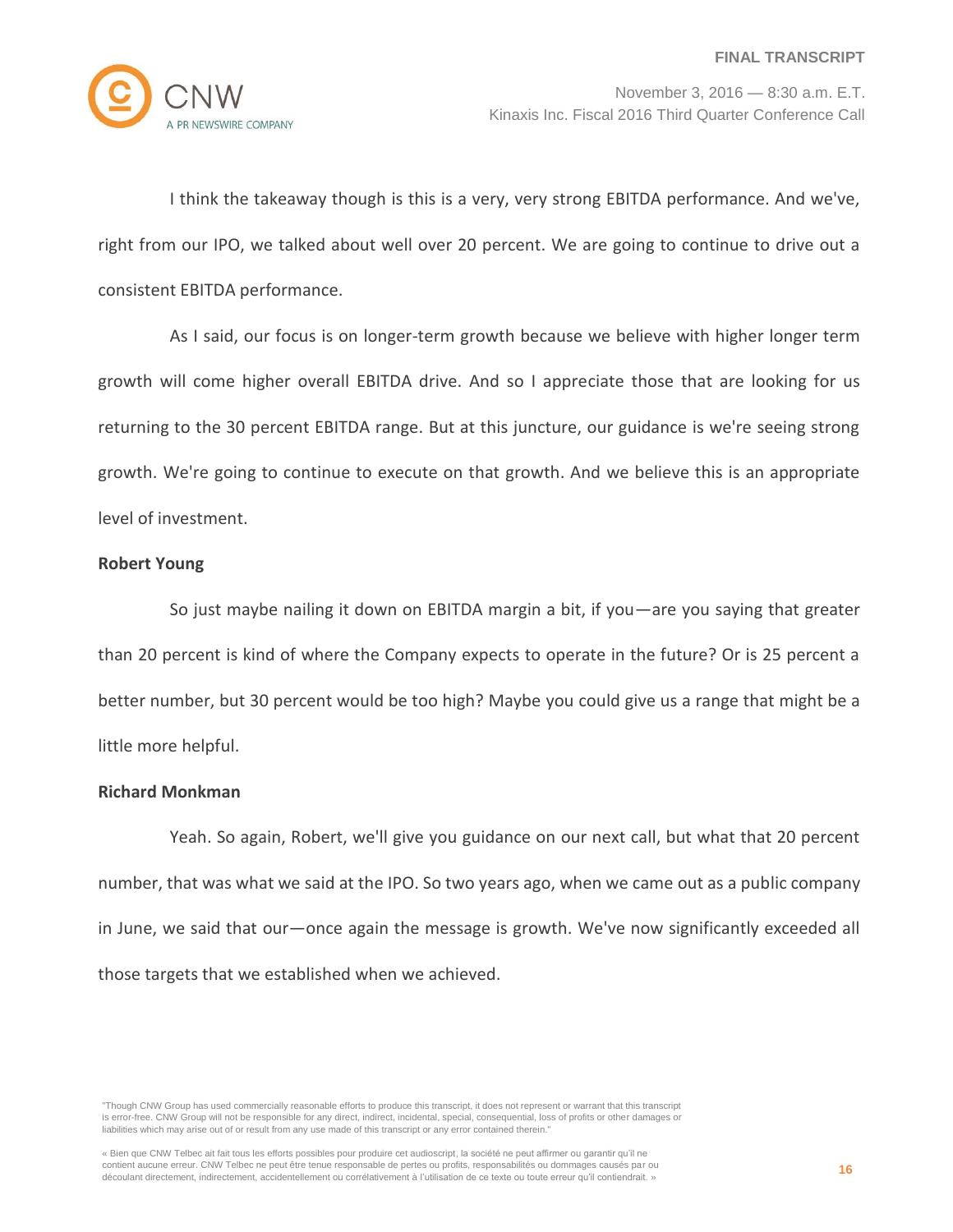

We believe that investors will look to the longer horizons. So again, we only provide the annual guidance. We are executing in the mid-20 percent range. We are continuing to guide to that on the EBITDA performance. But you are also hearing us guide, even as we have managed with one account with that account not renewing, to continue to grow in the top line in the mid-20 percent range.

#### **Robert Young**

Okay. Well, understood. One thing I'd like to clarify is I think earlier in the call you called Samsung a Q2 win. Would that have meant that those period costs would have fallen in Q2? And then I'm just curious where that would fall. And the European global win you have announced this quarter. Would that be in the Q3? Or should we expect that in Q4?

#### **Richard Monkman**

Well, yes. So again, Samsung was a Q2 win, and we commenced that arrangement in Q2. And so, therefore, we fully expensed those costs. And that was one of the key drivers of the Q2 sales expense.

We commenced the European, the major European—again, but I want to stress it as global—customer arrangement in Q3. And so, therefore, those costs were fully expensed.

There was also—I mean we have ongoing expansions, but there was also a significant expansion for one of our existing customers. So it was a strong quarter from that sales performance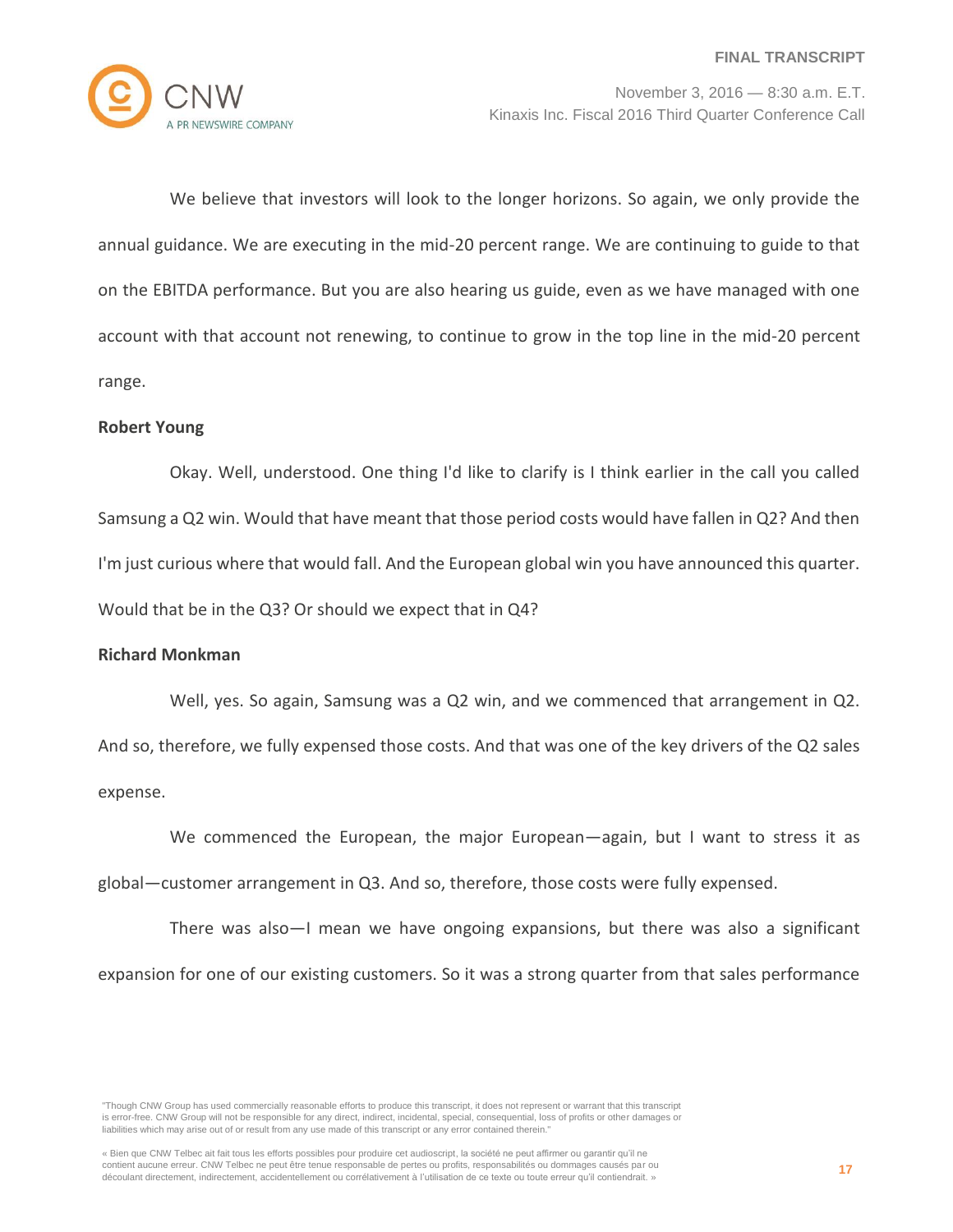and really resulted in us increasing the guidance as well as the subscription revenue target for the full year.

#### **Robert Young**

Okay. And so then the potential for lower EBITDA margin in Q4, what would be driving that if we have a large—Samsung would have been Q2. This large European would be in Q3. What would be the factors in Q4? And then I'll pass the line.

#### **Richard Monkman**

So please keep in mind we said full year 23 to 26 percent. So there's a number of elements. The sales and marketing includes not only the variable compensation, but it is also the presales organization, the sales, the management. It includes marketing and key marketing programs in Q4. We're not only at conferences, but our customer conference, Knowledge Services. So there's a number of elements.

The reason again why we toggle is we see strong activity in the funnel. We are doing everything we can to close that, but sometimes deals will move out to the following quarter.

So that's why we have that toggle. And we've given you the guidance on the full year selling and marketing expense range.

Rob, we understand some of these questions, but we believe this is a very, very strong EBITDA performance, especially in light of the growth, and especially in light of our focus on taking everything as a period cost, as opposed to amortizing that over a longer period.

<sup>&</sup>quot;Though CNW Group has used commercially reasonable efforts to produce this transcript, it does not represent or warrant that this transcript is error-free. CNW Group will not be responsible for any direct, indirect, incidental, special, consequential, loss of profits or other damages or liabilities which may arise out of or result from any use made of this transcript or any error contained therein."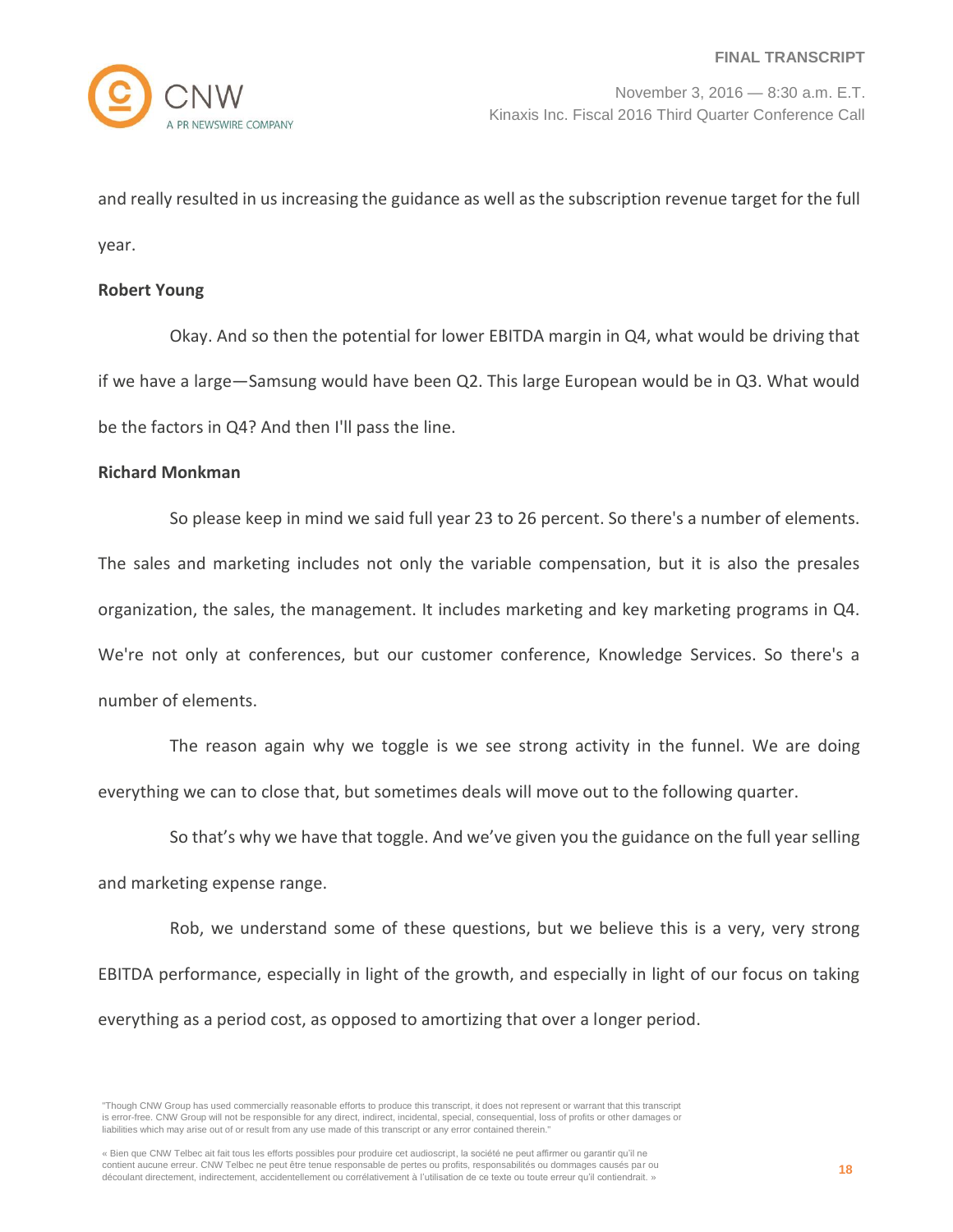

#### **Robert Young**

Okay. Great. Thanks for all that colour. And I'll pass the line.

#### **Operator**

Your next question comes from Paul Treiber from RBC Capital Markets. Your line is open.

## **Paul Treiber** — RBC Capital Markets

Thanks very much. I mean you've won a number of large customers in the past. I mean it seems like all your customers are fairly large. But it seems like you're calling out sales commissions more frequently now as an unusual item. Is that primarily a reflection that the deal size and revenue opportunity from the deals that you're winning now are much larger than what they have been in the past?

#### **Richard Monkman**

It's a combination of the size of the deal, Paul, as well as you can probably appreciate that from a sales commission perspective it's not unusual for top performing sales people to be in overachievement levels in the latter part of the year. And so just given the strength of some of these bookings, that is the situation that we're in right now. And it's a positive role.

So what we're calling them out is, again, because of the nature of us fully expensing, when we look at some comparable companies that do not fully expense, we're trying to help provide that colour, that education for our investors.

#### **Paul Treiber**

<sup>&</sup>quot;Though CNW Group has used commercially reasonable efforts to produce this transcript, it does not represent or warrant that this transcript is error-free. CNW Group will not be responsible for any direct, indirect, incidental, special, consequential, loss of profits or other damages or liabilities which may arise out of or result from any use made of this transcript or any error contained therein."

<sup>«</sup> Bien que CNW Telbec ait fait tous les efforts possibles pour produire cet audioscript, la société ne peut affirmer ou garantir qu'il ne contient aucune erreur. CNW Telbec ne peut être tenue responsable de pertes ou profits, responsabilités ou dommages causés par ou découlant directement, indirectement, accidentellement ou corrélativement à l'utilisation de ce texte ou toute erreur qu'il contiendrait. »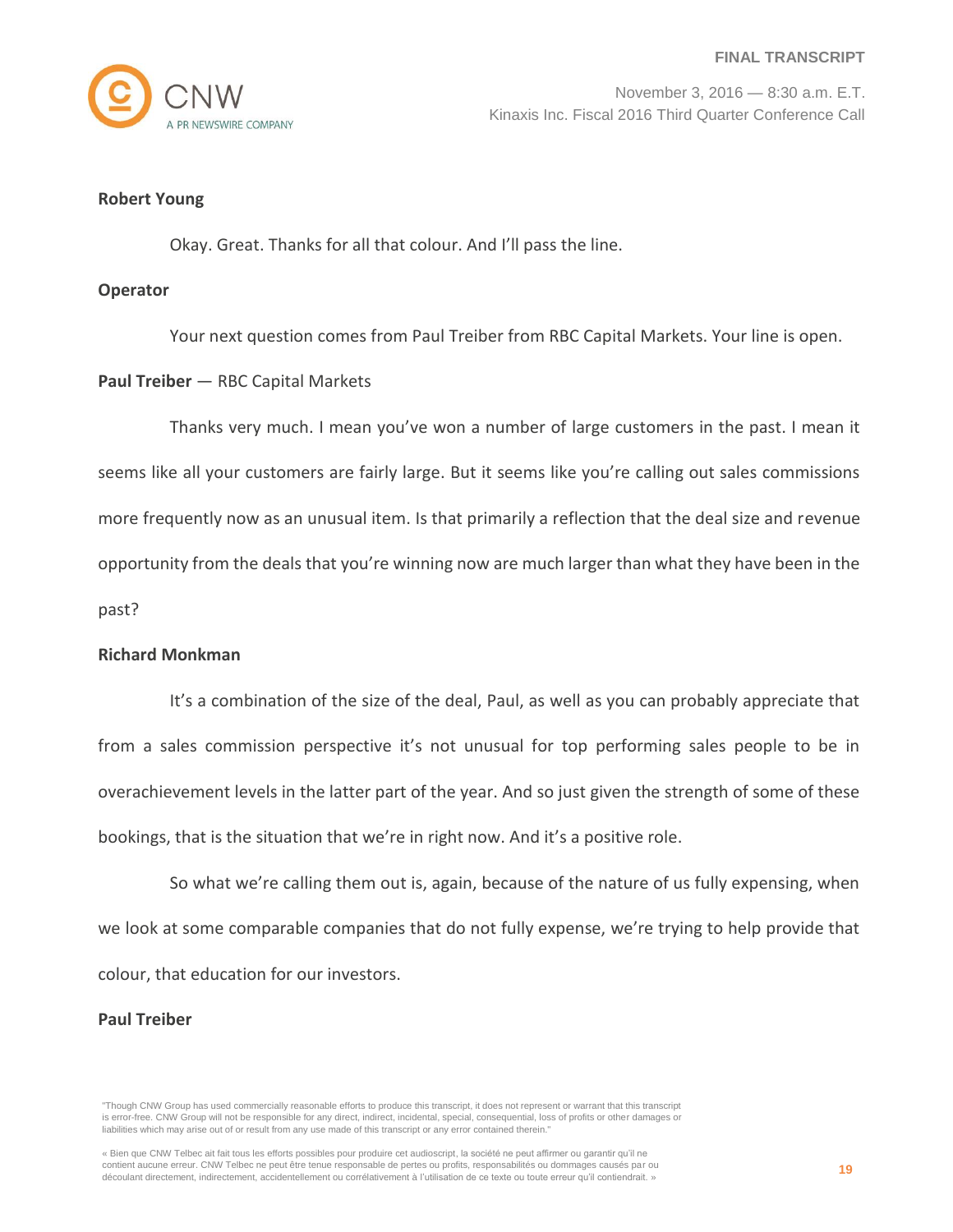

And then should we—the magnitude of the sales commission as a variable comp this quarter seems similar to last quarter. Does that suggest that the bookings are similar to what they would've been last quarter as well?

# **Richard Monkman**

So we've had two very, very strong quarters. But, Paul, I need to stress that sales and marketing is a number of elements. So it's not just simply the sales commission. It's costs as we expand the sales team, as we expand our geographies. It's the marketing conferences that we discussed, including the Connections event that you attended. It is the knowledge. It's a significant portion of our Knowledge Services cost. It's our investment in partners. So there's a number of elements that are collectively driving this growth.

But why do we call out the sales? Trying to give a little bit more flavour as investors do look for a little bit of variability and explanation why. And that, from a variability perspective, is probably one of the key drivers. And so as we close major deals, and especially in the latter part of the year, you will see that variance.

#### **Paul Treiber**

Could you, on a year-over-year basis, segment out the change in the variable comp versus the other investments in sales and marketing?

### **Richard Monkman**

<sup>&</sup>quot;Though CNW Group has used commercially reasonable efforts to produce this transcript, it does not represent or warrant that this transcript is error-free. CNW Group will not be responsible for any direct, indirect, incidental, special, consequential, loss of profits or other damages or liabilities which may arise out of or result from any use made of this transcript or any error contained therein."

<sup>«</sup> Bien que CNW Telbec ait fait tous les efforts possibles pour produire cet audioscript, la société ne peut affirmer ou garantir qu'il ne contient aucune erreur. CNW Telbec ne peut être tenue responsable de pertes ou profits, responsabilités ou dommages causés par ou découlant directement, indirectement, accidentellement ou corrélativement à l'utilisation de ce texte ou toute erreur qu'il contiendrait. »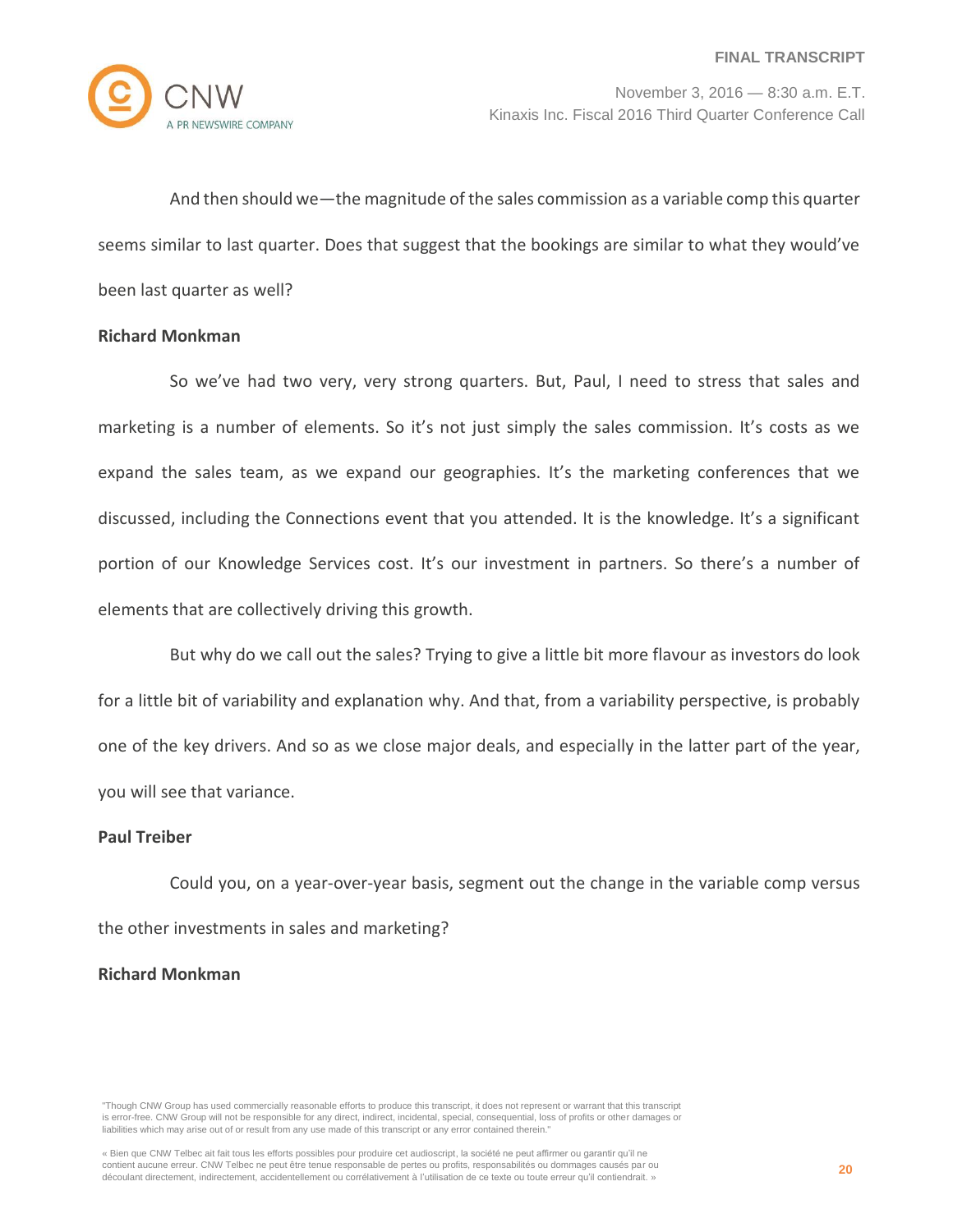

Our practice is just to provide the overall. It's a highly competitive marketplace, and there's a number of initiatives. And depending upon, again for instance, our period costs. Q4, we have external conferences as well as our customer conference. But in Q3, there's a lesser conference load. And so I think it would be too detailed to go into that. And so this is the level of disclosure that we're comfortable providing.

## **Paul Treiber**

Okay. Fair enough. Just a question for John. You've had the expanded relationship with Accenture now for just about a year. How do you characterize the impact that Accenture's had on your sales pipeline? And then also, could you comment on your direct sales strategy, in light of the expanding relationships that you have with SI partners?

#### **John Sicard**

Sure. So you're right, our Accenture relationship is just crossing over the 12-month mark, and the pipeline and the work that we're doing with them remains very, very strong. And then again, in the past, we have closed business with Accenture. And we're working on some very significant opportunities with them now.

Our opportunities remain still, I'd say, the 9- to 18-months sales cycle. So we're sort of entering that fertile ground, if you will, the next six months. We're entering a time where we expect to see some positive movement and some deal closure.

<sup>&</sup>quot;Though CNW Group has used commercially reasonable efforts to produce this transcript, it does not represent or warrant that this transcript is error-free. CNW Group will not be responsible for any direct, indirect, incidental, special, consequential, loss of profits or other damages or liabilities which may arise out of or result from any use made of this transcript or any error contained therein."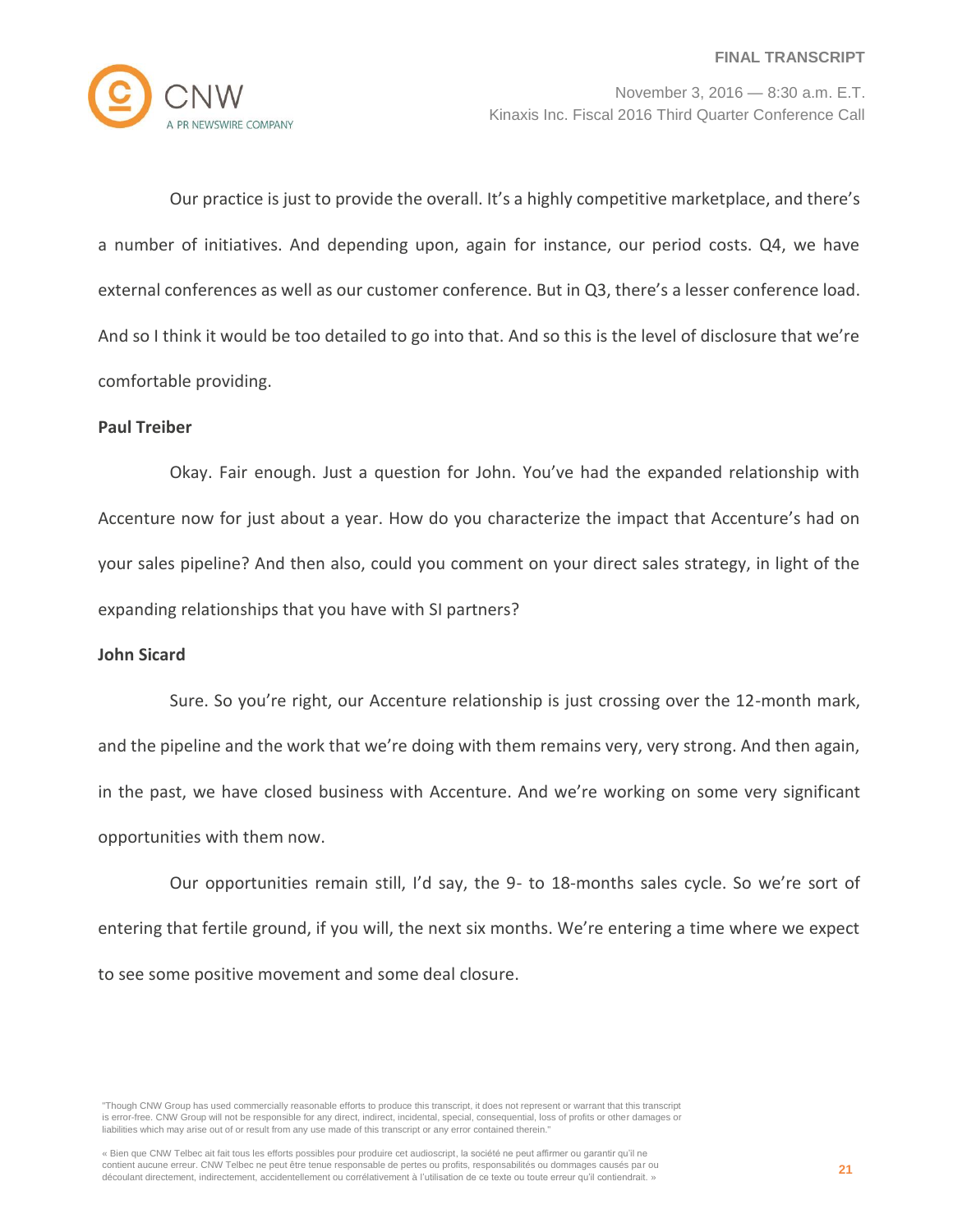

With Deloitte, it is new. We're just entering that cycle, if you will. But they're extremely aggressive. We have opportunities that we've closed with them in the past. And so we're seeing a strong momentum. That is definitely fuelling the pipeline.

What I can tell you about the pipeline is it is definitely more diverse than we have seen in the past. And I made that point earlier as it reflects—the prospective customers that came to Connections. Many of those were brought to Connections, to that conference, by Accenture and Deloitte. So we're definitely seeing great diversity, not only in the market verticals, but the geographies as well.

As it relates to our direct sales strategy. We're expanding that. When we look at our direct sales strategy, I look at it as two components. There's the component that supports the partner ecosystem, and we're very often working with them in lockstep. And it's also direct deals that we have closed, some of them the major deals that we've talked about most recently.

So we're definitely looking at expansion. We're looking at South Korea as a fertile environment for a direct sales team. And we're going to continue down that path.

#### **Paul Treiber**

All right. Thanks very much. I'll pass the line.

#### **Operator**

Your next question comes from the line of Richard Tse from National Bank. Your line is open. **Andrew McGee** — National Bank

<sup>&</sup>quot;Though CNW Group has used commercially reasonable efforts to produce this transcript, it does not represent or warrant that this transcript is error-free. CNW Group will not be responsible for any direct, indirect, incidental, special, consequential, loss of profits or other damages or liabilities which may arise out of or result from any use made of this transcript or any error contained therein."

<sup>«</sup> Bien que CNW Telbec ait fait tous les efforts possibles pour produire cet audioscript, la société ne peut affirmer ou garantir qu'il ne contient aucune erreur. CNW Telbec ne peut être tenue responsable de pertes ou profits, responsabilités ou dommages causés par ou découlant directement, indirectement, accidentellement ou corrélativement à l'utilisation de ce texte ou toute erreur qu'il contiendrait. »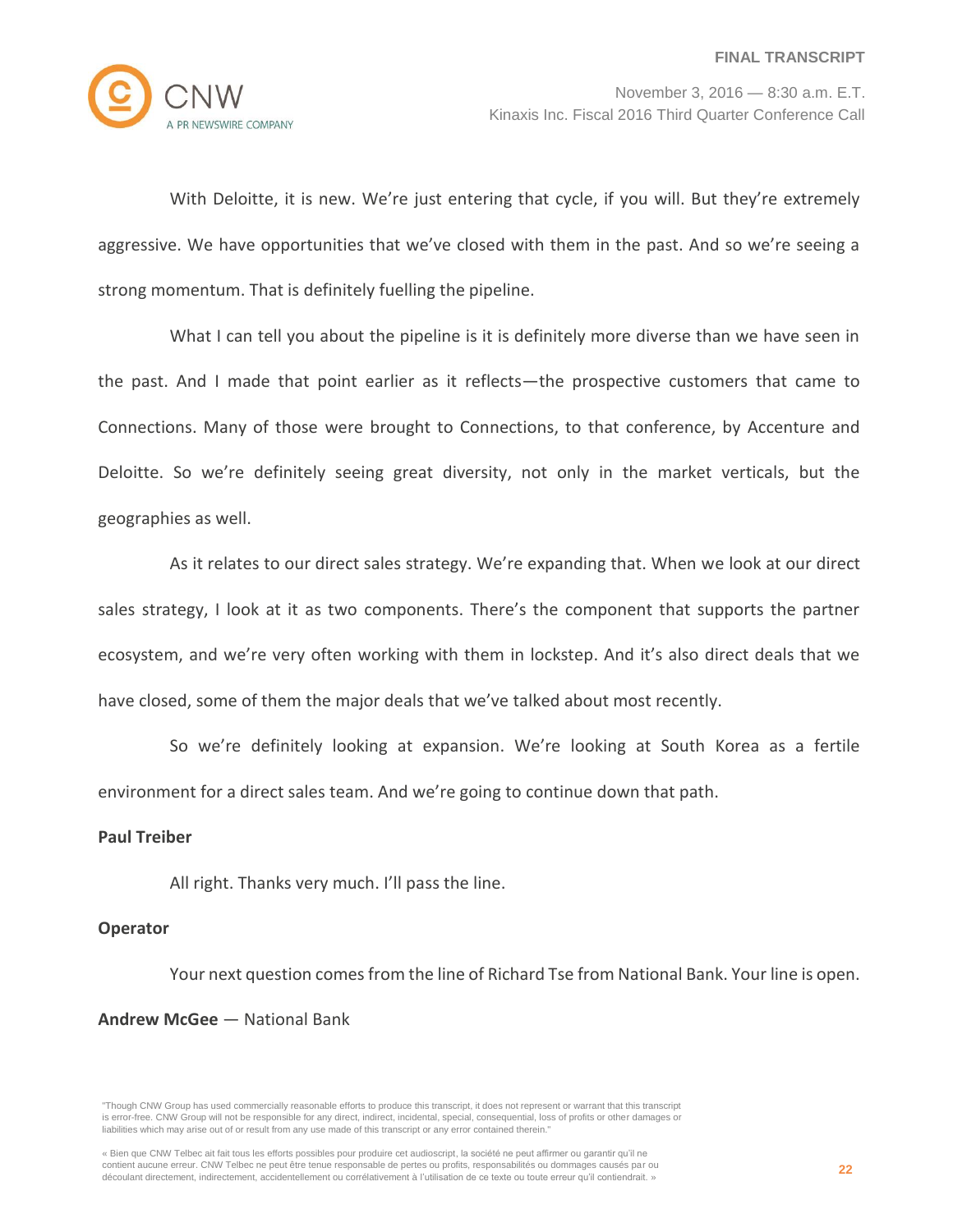

Hi, guys. It's actually Andrew in place of Richard. I'm wondering if you could help us understand the growth, and when I mean by growth, help characterize the split between new and existing customers, maybe what you're seeing today, and how you see that over the next few years?

# **Richard Monkman**

Sure, Andrew. Thanks for the question. So it will vary a little bit by quarter, but we do continue to show a pattern of approximately 60 percent of our incremental subscription growth coming from new name customers and 40 percent from expansions thereof.

What's interesting is that we continued, as I noted this quarter, even with a significant level of existing subscription revenue, another customer did a further significant increase with his subscription revenue, so it's very much reinforcing our land-and-expand (phon) capabilities.

I think, as we continue to accelerate new name wins, we'll see a slight higher weighting with the result to the mix of incremental subscription revenue. But it's nice to have both those levers to continue to grow subscription revenue in the mid-20 percent range or higher.

#### **Andrew McGee**

Okay. And then just as we look at your professional services, obviously, you had a pretty big quarter. I noted that you had hired some external contractors to come in and help with that. When you look longer term, as a percentage of revenue, what do you see as an ideal mix for your pro services?

#### **Richard Monkman**

<sup>&</sup>quot;Though CNW Group has used commercially reasonable efforts to produce this transcript, it does not represent or warrant that this transcript is error-free. CNW Group will not be responsible for any direct, indirect, incidental, special, consequential, loss of profits or other damages or liabilities which may arise out of or result from any use made of this transcript or any error contained therein."

<sup>«</sup> Bien que CNW Telbec ait fait tous les efforts possibles pour produire cet audioscript, la société ne peut affirmer ou garantir qu'il ne contient aucune erreur. CNW Telbec ne peut être tenue responsable de pertes ou profits, responsabilités ou dommages causés par ou découlant directement, indirectement, accidentellement ou corrélativement à l'utilisation de ce texte ou toute erreur qu'il contiendrait. »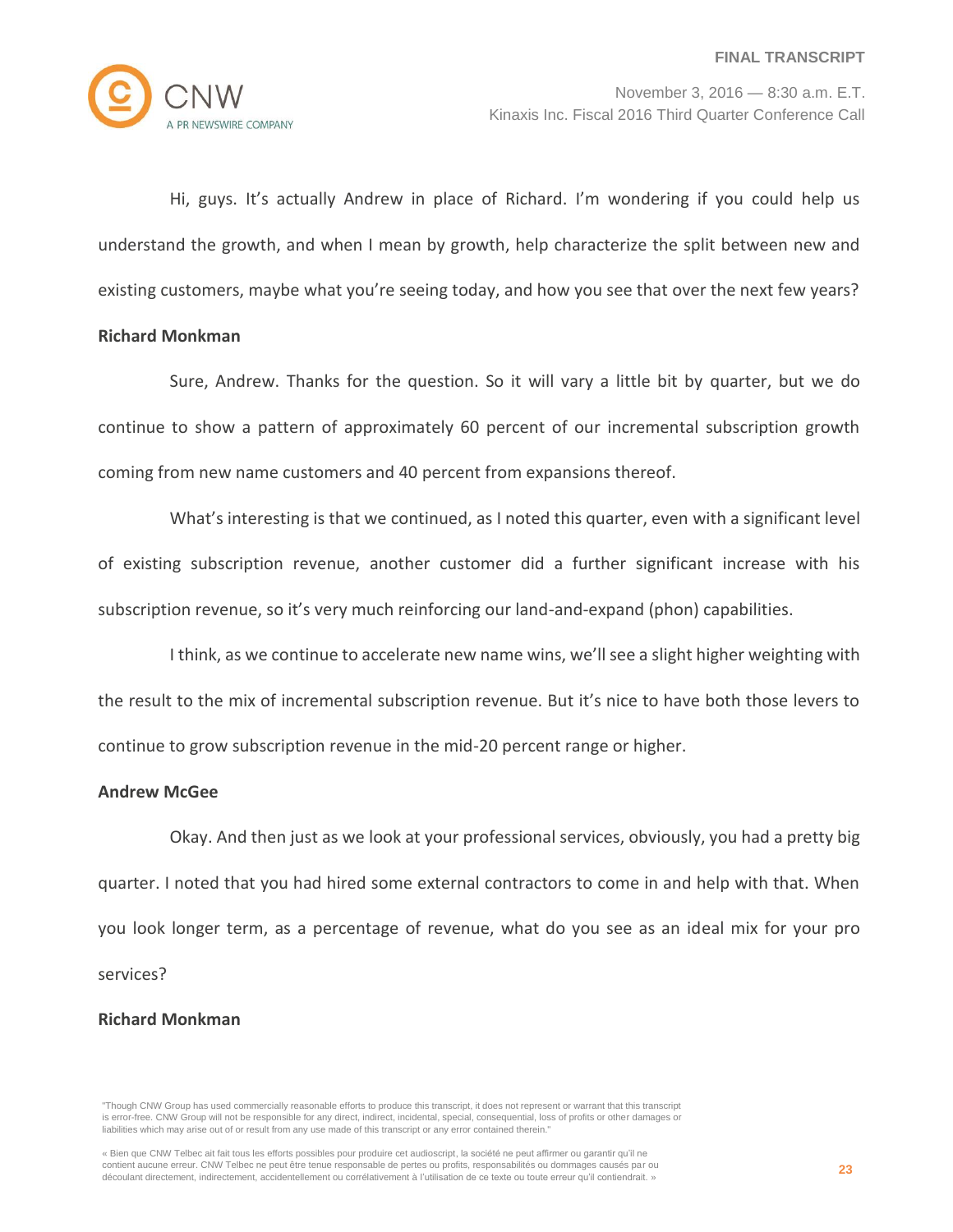

So by the way, let me just clarify. Those external contractors, those are actually partners. So part of our partner strategy is to continue to work closely with partners. And where we have opportunities to allow them to, beyond their certification and training capabilities, to actually shadow us in engagements and support us collectively, we draw upon those. So those are really ways to continue to accelerate our relationship with the partners.

At this point in time, we are focused on both elements of growth, but as partners continue to pick up that capabilities and those opportunities to deploy RapidResponse, we'll see a higher percentage of our revenue moving towards subscription.

## **Andrew McGee**

Okay. That's helpful. Appreciate your time.

## **John Sicard**

All right. Thank you, Andrew.

#### **Operator**

Your next question comes from the line of Paul Steep from Scotia Capital. Your line is open.

#### **Paul Steep** — Scotia Capital

Great. Good morning. John, could you maybe talk just a little bit and characterize in more detail the pipeline coverage? I'm meaning not a number there, but just the trending, and how you've seen that go. And then comment on that in terms of your available sales capacity, as you're thinking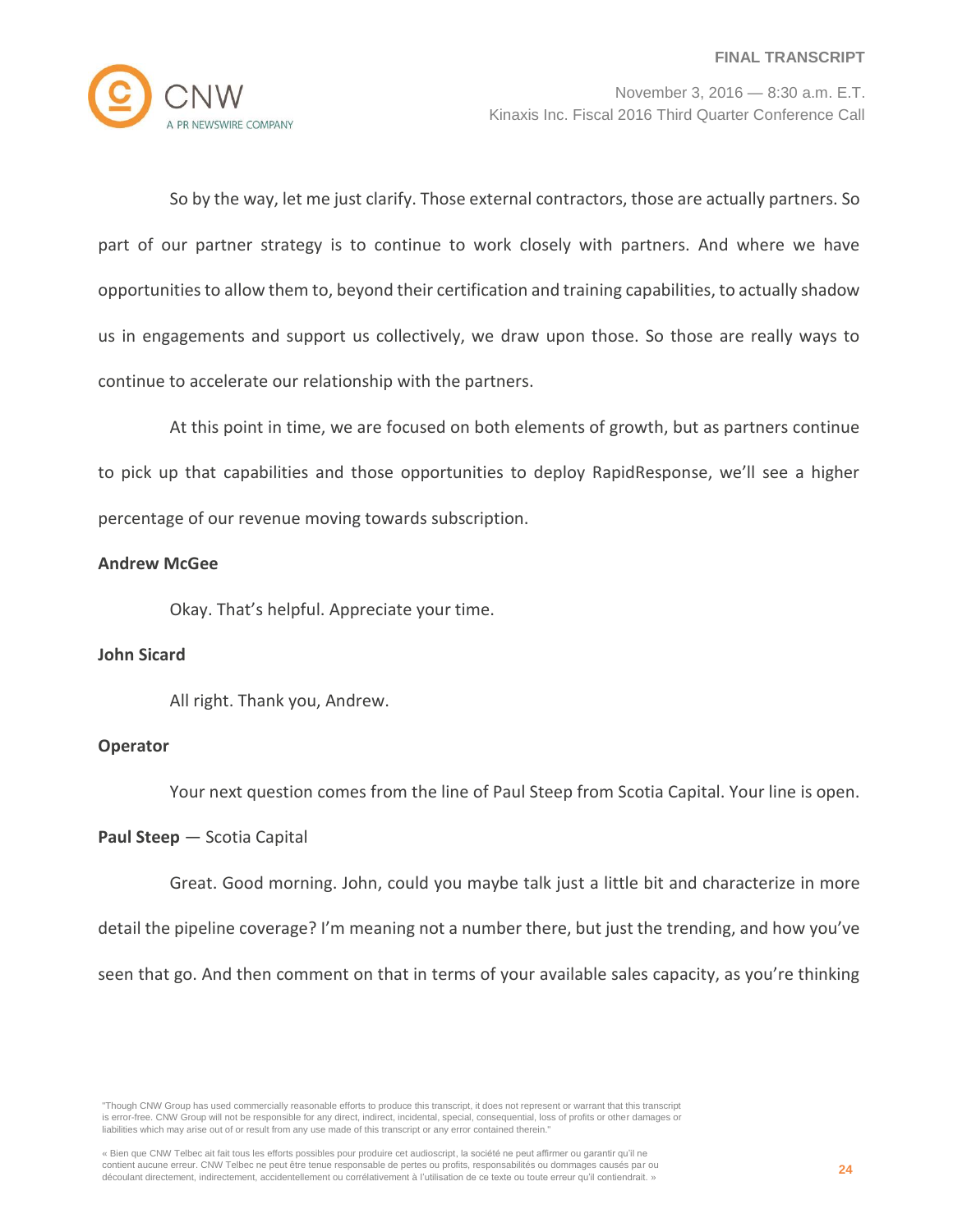about it, to meet that pipeline opportunity; not necessarily this quarter, but I'm thinking into '17 and beyond.

#### **John Sicard**

Sure. We're certainly seeing a steady infusion of new, and as I stated, diverse opportunities entering the top of our funnel as we take things out of the bottom enclosed business. So it's a steady stream.

I'd say there's a healthy mix between what is coming from our direct sales team and what is coming from the partners where we're working in lockstep.

I categorized perhaps the thing that stands out the most, to me anyway, as it relates to the pipeline, is the diversity. We're definitely seeing new market verticals and new geographies, and that is a direct reflection of the work that we're doing with partners. They have a global footprint, and they're bringing some very, very interesting large opportunities to the table. So that's how I would categorize the pipeline.

In terms of sustaining our ability to deliver on that growth, our investments are all targeted, as Richard said, towards delivering on our success.

So we continue to grow our professional services team as well as, most importantly, our data centres in region to support the expansions. So we're well positioned, and our confidence is extremely high that we have the capacity to deliver on the pipeline in front of us.

#### **Paul Steep**

<sup>&</sup>quot;Though CNW Group has used commercially reasonable efforts to produce this transcript, it does not represent or warrant that this transcript is error-free. CNW Group will not be responsible for any direct, indirect, incidental, special, consequential, loss of profits or other damages or liabilities which may arise out of or result from any use made of this transcript or any error contained therein."

<sup>«</sup> Bien que CNW Telbec ait fait tous les efforts possibles pour produire cet audioscript, la société ne peut affirmer ou garantir qu'il ne contient aucune erreur. CNW Telbec ne peut être tenue responsable de pertes ou profits, responsabilités ou dommages causés par ou découlant directement, indirectement, accidentellement ou corrélativement à l'utilisation de ce texte ou toute erreur qu'il contiendrait. »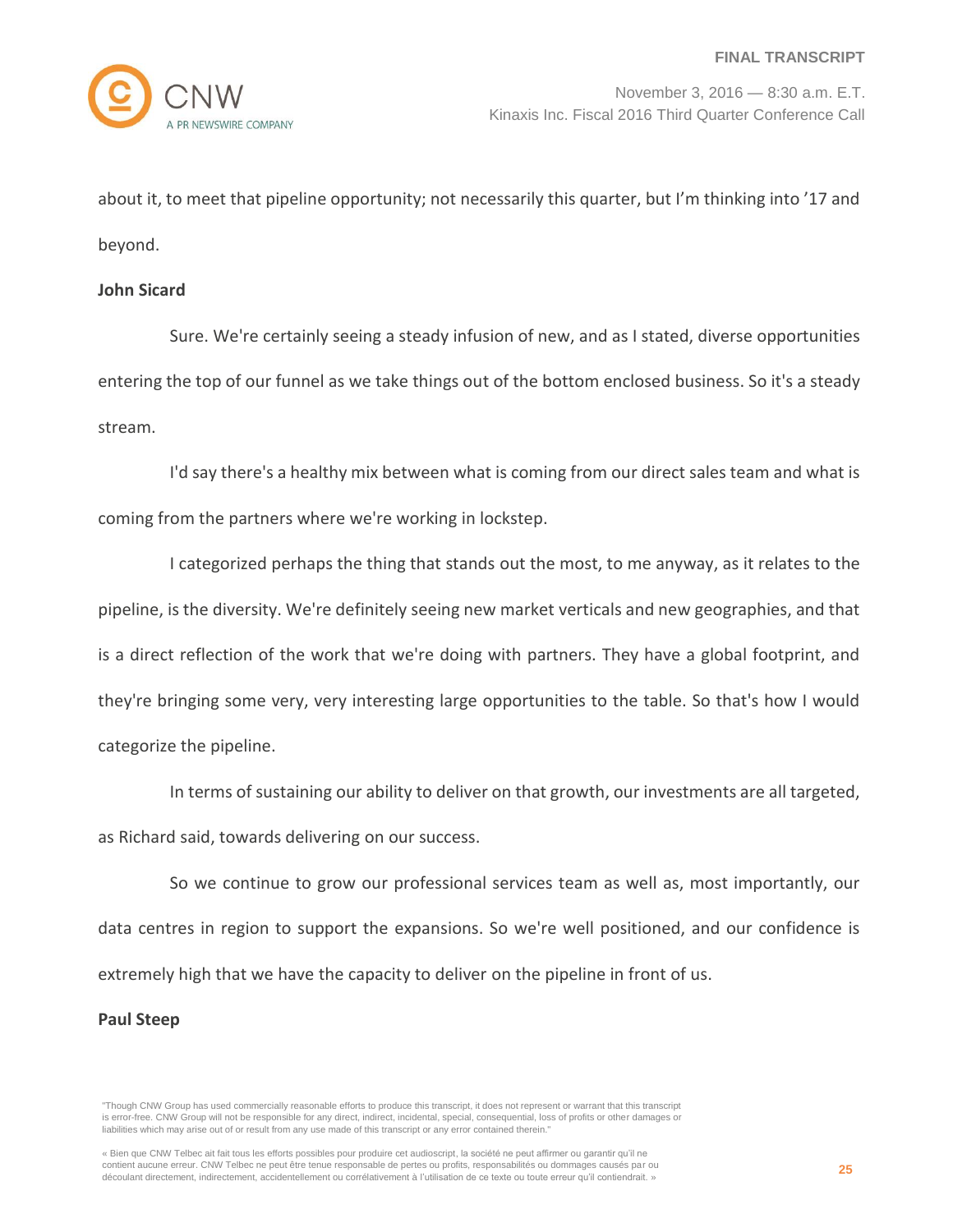

And I guess just to wrap it up for me, in terms of capacity to deploy and meeting those customer requirements, could you talk a little bit about the number of certified consultants now in the ecosystem and where you see that growing to?

## **John Sicard**

Sure. As you recall, we launched our certification program a couple of quarters ago, and we saw a huge infusion of consultants, a very large community, if you will, from Accenture and Deloitte and other partners get certified, get the training and get tested and get their certification.

I can tell you that today we have more partner consultants working in lockstep on existing projects than ever before. And this is definitely the direct result of that certification program and just the maturity of our relationship with the partners.

As it relates to growing consultants, I would say that this last quarter, we saw fewer. And it's not because of lack of interest. It's really the candidates that were identified two quarters ago in Q1 and Q2 have all gone through that certification, and they're well deployed.

Today, we're focused more on Deloitte, obviously. Accenture has got a more mature footprint as it relates to consultancy and rapid response. But again I'd say, it's going quite well, and I'm happy to see the engagement that we're seeing from both partners.

#### **Paul Steep**

Great. Thanks, guys.

#### **John Sicard**

<sup>&</sup>quot;Though CNW Group has used commercially reasonable efforts to produce this transcript, it does not represent or warrant that this transcript is error-free. CNW Group will not be responsible for any direct, indirect, incidental, special, consequential, loss of profits or other damages or liabilities which may arise out of or result from any use made of this transcript or any error contained therein."

<sup>«</sup> Bien que CNW Telbec ait fait tous les efforts possibles pour produire cet audioscript, la société ne peut affirmer ou garantir qu'il ne contient aucune erreur. CNW Telbec ne peut être tenue responsable de pertes ou profits, responsabilités ou dommages causés par ou découlant directement, indirectement, accidentellement ou corrélativement à l'utilisation de ce texte ou toute erreur qu'il contiendrait. »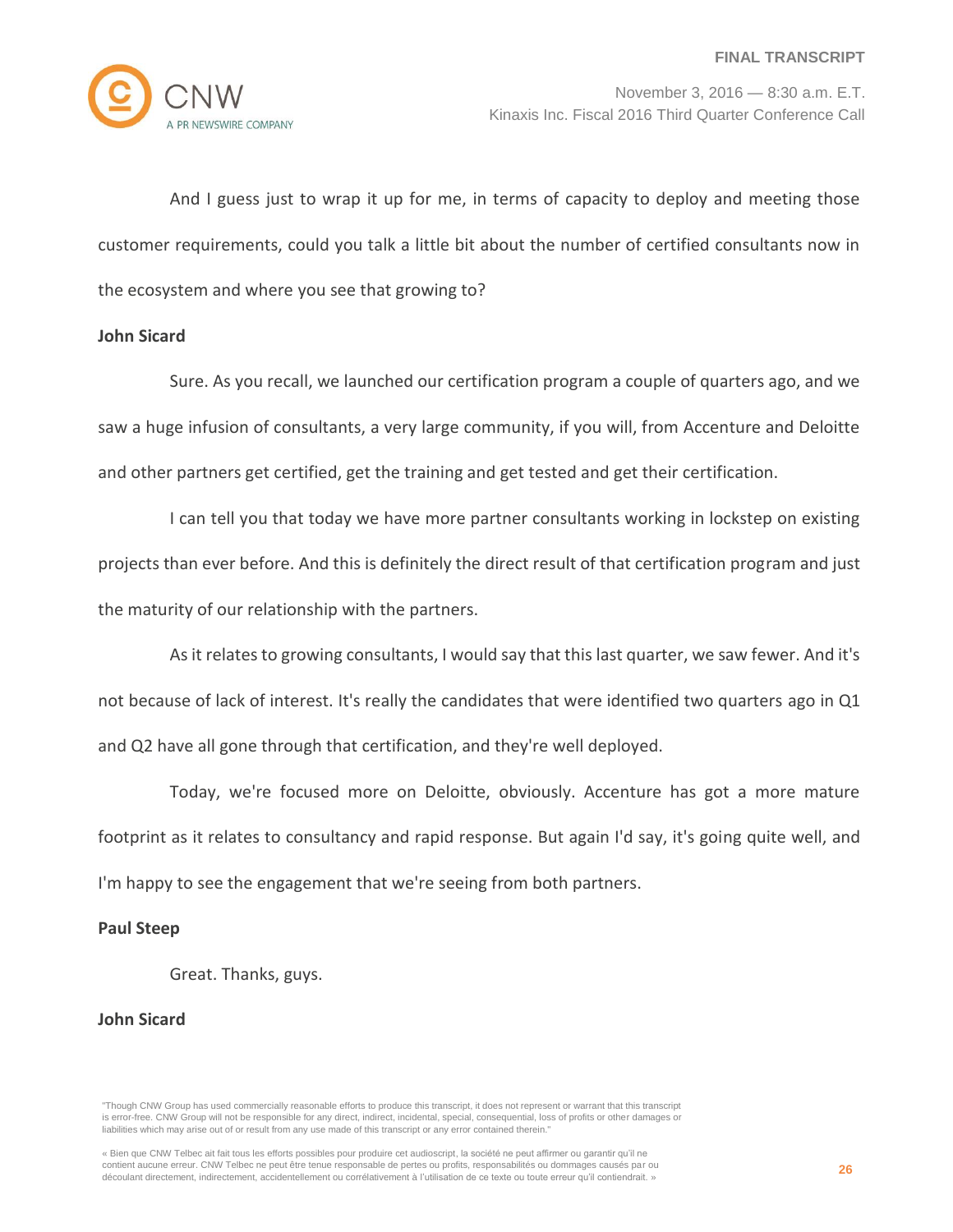

Great. Thanks, Paul.

## **Operator**

Your next question comes from the line of Michael Urlocker from GMP Securities. Your line is open.

# **Michael Urlocker** — GMP Securities

Thanks. Good morning. I wanted to promote a discussion about the customers here. And so if we look at the new European-based global customer, and I understand you're being a little bit cautious about identifying them. But could you describe, John, maybe what they're overall problem is; why they've come to Kinaxis; what they're looking to achieve through adopting Kinaxis?

## **John Sicard**

Sure. And obviously, many of our customers don't allow us to promote who they are and what they're doing. So I'll provide you with some generalities.

Certainly those customers that join the Kinaxis revolution, if you will, are looking to dramatically accelerate supply chain performance. Many of them are coming from an old legacy, math-based, optimization type of an approach to managing their supply chain. Most of our customers come from a, call it a pedigree, where supply chain planning is done one chain link at a time. There is no concurrency. Ergo, you get a lot of latency in the planning cycle.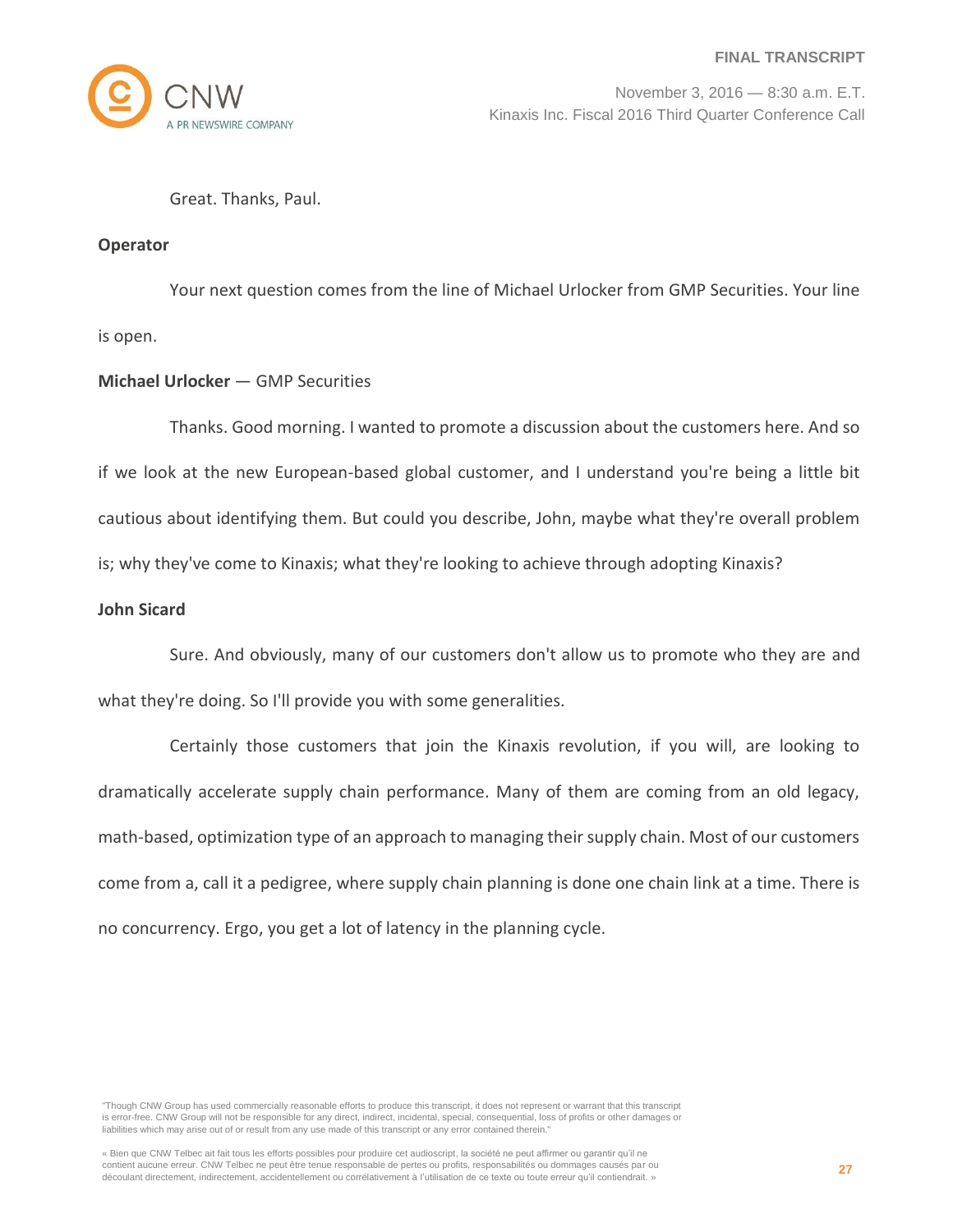

So this large European customer, like our others, are looking to dramatically shrink the cycle time to their entire planning cycle. And when we say dramatic, it's from days and weeks to hours and minutes. It's a very dramatic collapse, if you will, of the overall cycle time.

Also what's critical, above and beyond just the concurrency, concurrent planning provided by RapidResponse, is the ability to simulate. So when unexpected things occur, the speed at which you can detect the impact that has, across the entire supply chain, is where the new breakthrough is.

The notion of optimizing one chain link at a time, for them, is just not working. They need the speed and concurrency to provide them with the ample runway to course correct. Right? The speed at which you can course correct is now the new, call it the new breakthrough in supply chain planning.

So that's how I would categorize ...

## **Michael Urlocker**

Okay.

#### **John Sicard**

This new large customer.

## **Michael Urlocker**

And with this customer, was there any one particular pain point that had emerged recently? Like a stockpile of excess inventory or a shortage of parts or some dynamic in their industry that's changed recently that really caused them to come to you?

<sup>&</sup>quot;Though CNW Group has used commercially reasonable efforts to produce this transcript, it does not represent or warrant that this transcript is error-free. CNW Group will not be responsible for any direct, indirect, incidental, special, consequential, loss of profits or other damages or liabilities which may arise out of or result from any use made of this transcript or any error contained therein."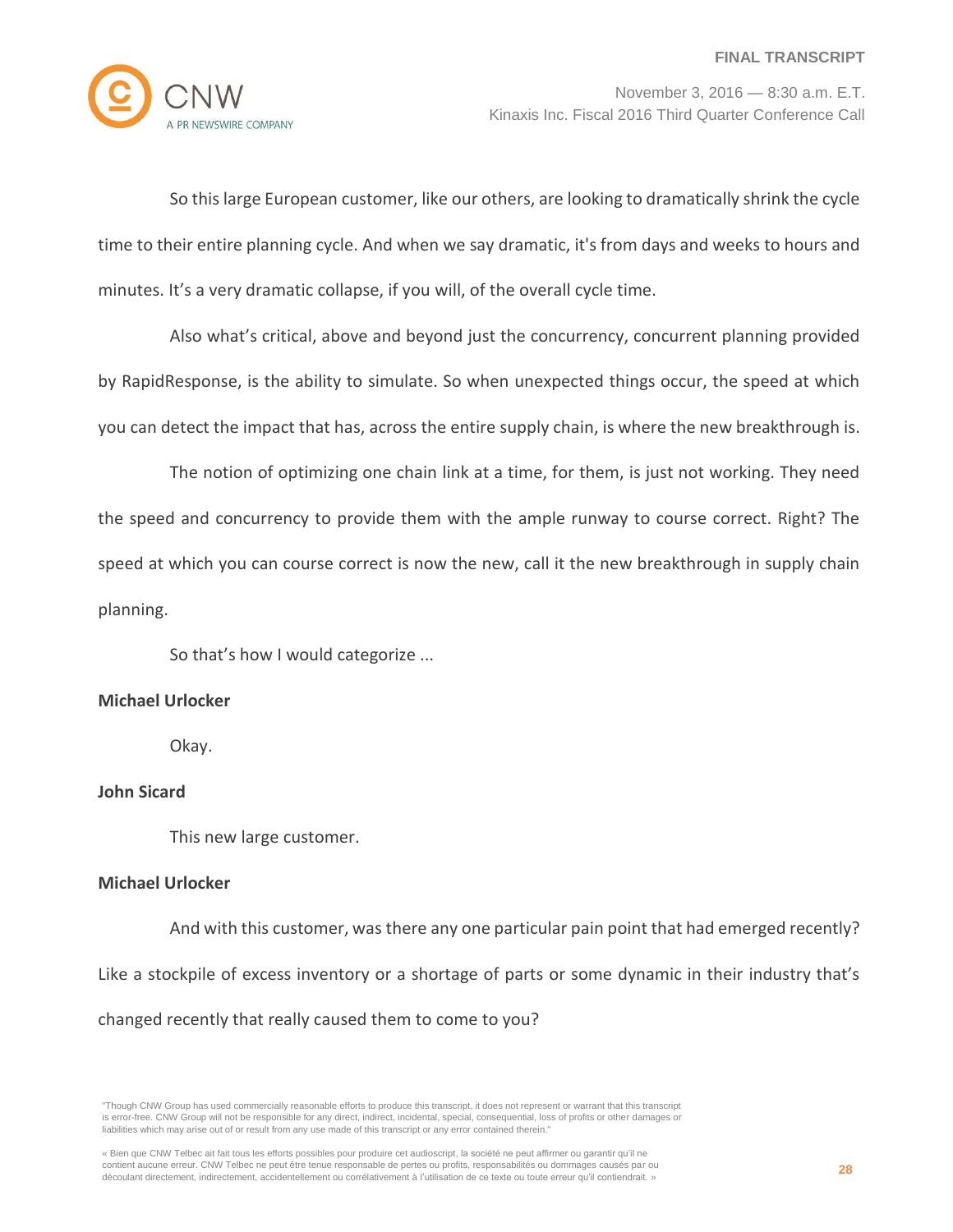

## **John Sicard**

Yeah. I think, like most of our customers, the speed at which they can respond to demand changes is where they're looking to improve.

## **Michael Urlocker**

Mm-hmm.

#### **John Sicard**

Many of our customers would say hey, we're going to sell 100 percent of what we make. We just have to make sure we're allocating the supply just in time to take advantage and provide the best possible customer service that we can.

And so that's how I would categorize this particular opportunity. The speed at which they can detect the actual demand signal is critical, and it is driving the usage of RapidResponse, which provides them an acceleration on the speed at which they can correct based on actual demand patterns.

#### **Michael Urlocker**

And then if we look at the consumer packaged goods market, this is an area you're focusing on. You've got a lead customer. How far to completion do you think your product set is now and your processes for addressing that market?

### **John Sicard**

<sup>&</sup>quot;Though CNW Group has used commercially reasonable efforts to produce this transcript, it does not represent or warrant that this transcript is error-free. CNW Group will not be responsible for any direct, indirect, incidental, special, consequential, loss of profits or other damages or liabilities which may arise out of or result from any use made of this transcript or any error contained therein."

<sup>«</sup> Bien que CNW Telbec ait fait tous les efforts possibles pour produire cet audioscript, la société ne peut affirmer ou garantir qu'il ne contient aucune erreur. CNW Telbec ne peut être tenue responsable de pertes ou profits, responsabilités ou dommages causés par ou découlant directement, indirectement, accidentellement ou corrélativement à l'utilisation de ce texte ou toute erreur qu'il contiendrait. »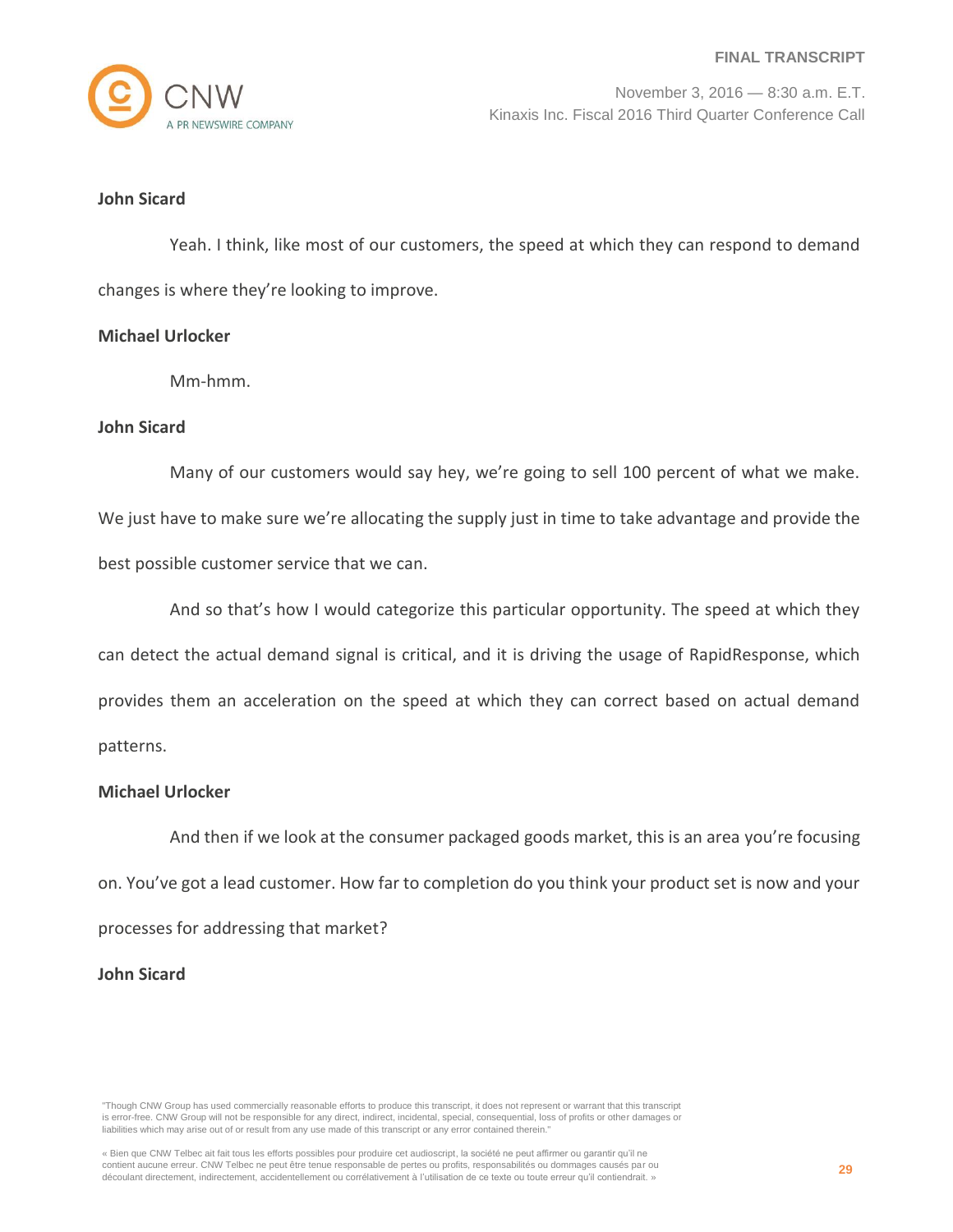

Yeah. So we're pretty excited about the consumer packaged goods opportunity. We had several prospects at Connections in that space. We're well-positioned at this stage, we're very wellpositioned to handle CPG. What's quite unique about their space is the volatility and demand and the sheer volume of data makes it very, very difficult to simulate without a product like RapidResponse. So we're full steam ahead in that market segment right now.

#### **Michael Urlocker**

So you're ready to go to market now?

## **John Sicard**

Yes, we are.

### **Michael Urlocker**

Awesome.

#### **John Sicard**

We are!

# **Michael Urlocker**

Okay. Excellent. Thank you.

## **John Sicard**

Not only are we ready, we are.

### **Michael Urlocker**

Yeah. Great. Thank you.

<sup>«</sup> Bien que CNW Telbec ait fait tous les efforts possibles pour produire cet audioscript, la société ne peut affirmer ou garantir qu'il ne contient aucune erreur. CNW Telbec ne peut être tenue responsable de pertes ou profits, responsabilités ou dommages causés par ou découlant directement, indirectement, accidentellement ou corrélativement à l'utilisation de ce texte ou toute erreur qu'il contiendrait. »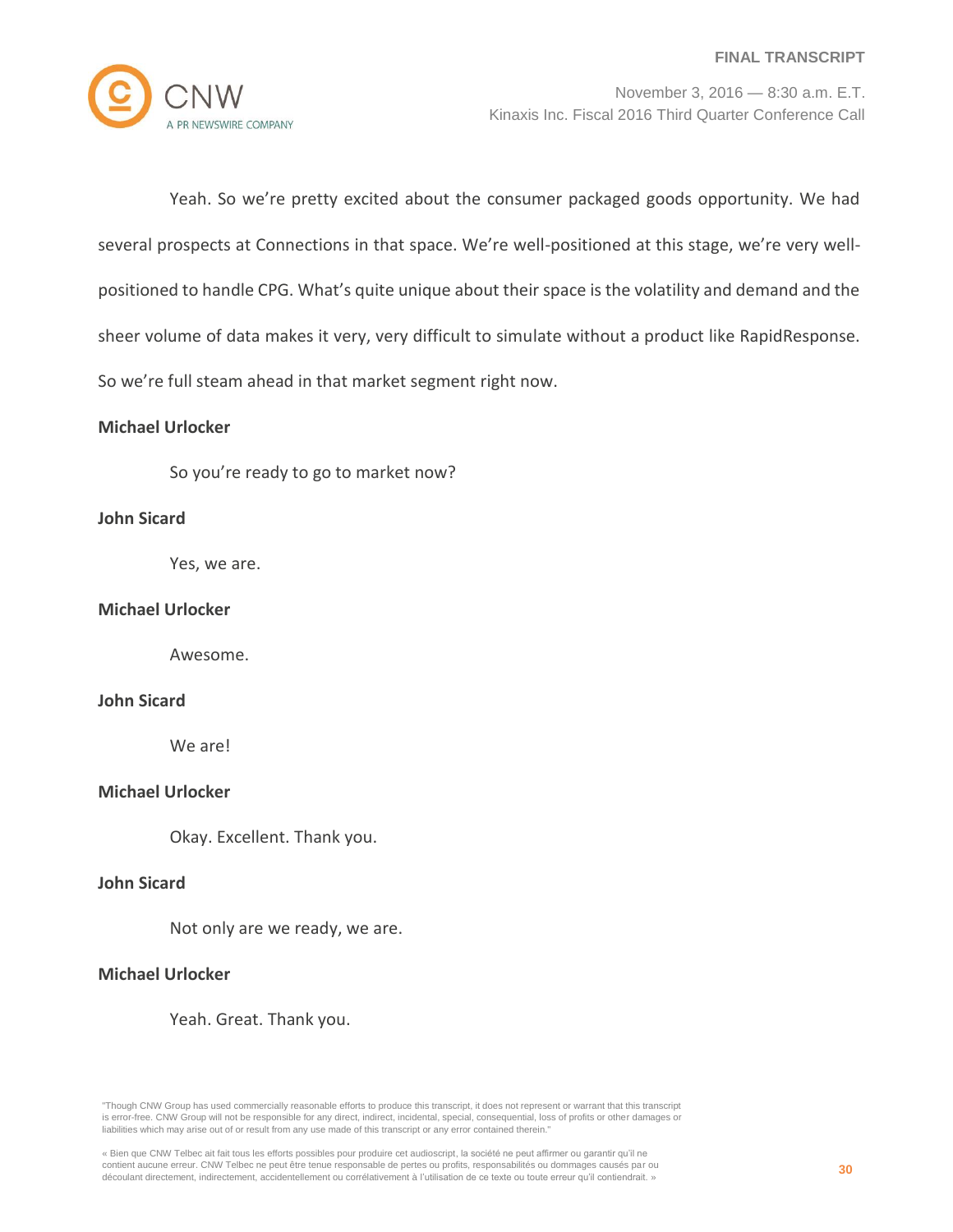

#### **John Sicard**

Thanks, Paul.

### **Operator**

Your next question comes from the line of Gus Papageorgiou from Macquarie. Your line is open.

## **Gus Papageorgiou** — Macquarie Securities

Thanks. John, question for you. On the new major European customer, can you tell us if they're within your big two verticals, i.e. electronics and life sciences? And could you just characterize—you talked briefly about you're expanding outside of those two verticals, and it's going well. But could you maybe just give us a little more detail? Like which of the other verticals that you're targeting do you think is the most mature and the most likely to advance over the next year or so?

And then, Richard, for you, you said that you're going to make some investments in European data centres next year. Could you give us some rough timing? Like first half? Second half? Middle? Any kind of timing would be appreciated.

#### **John Sicard**

Sure. So this large European customer is in an existing vertical that we're already in and very strong. And so I think the significant element here for us is it's a very large global company in Europe. And for us, it's equally substantial is winning a very large global company in South Korea. And so this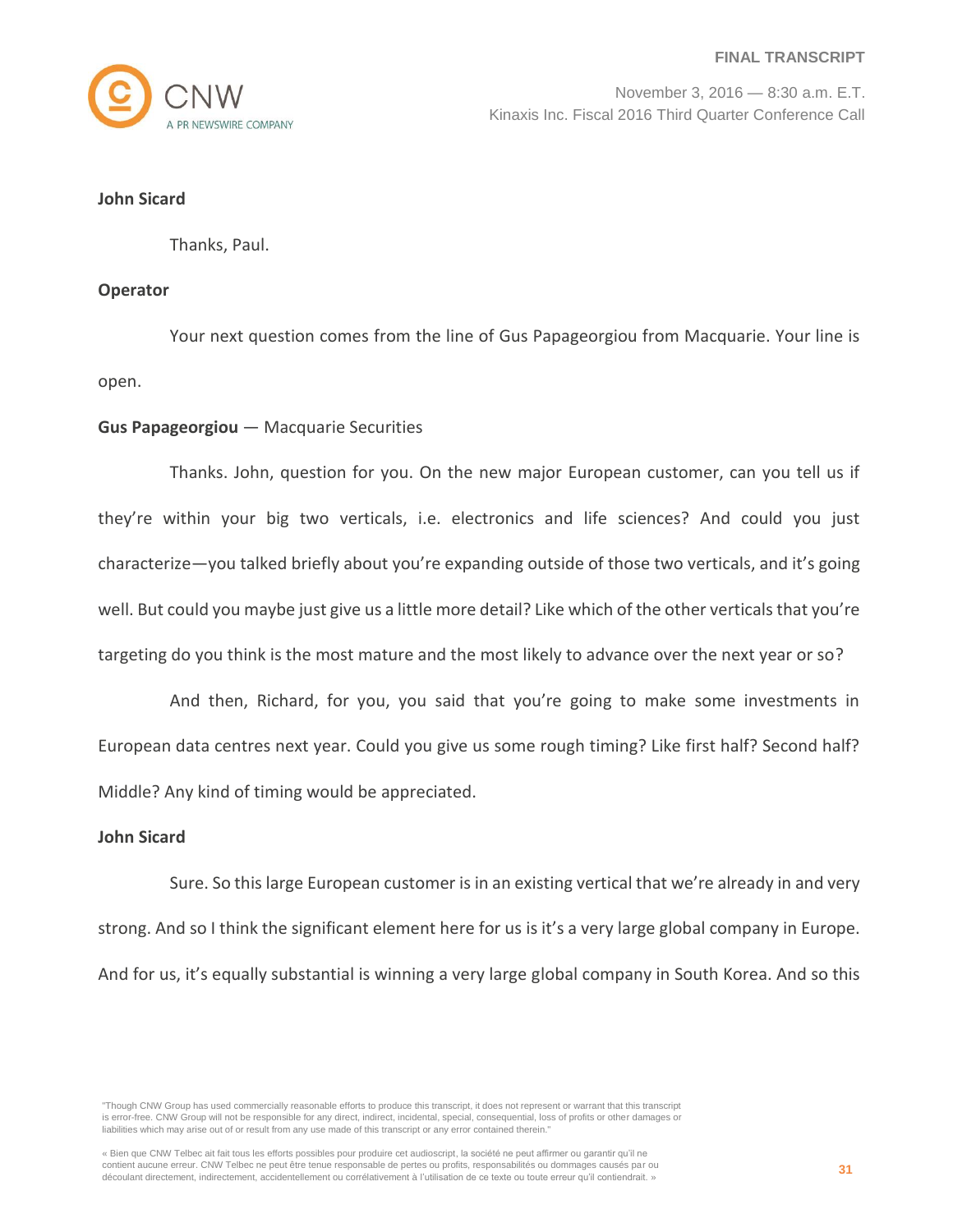is, for us, fuelling our expansion in Europe. So I'll let Richard comment on the data centre expansion in that region.

#### **Richard Monkman**

Yeah. So there's really two elements to an investment in the data centre. There is the CapEx. So the CapEx being related to primarily because we go into an existing service provider's data centre, these are high availability, highly secure, high Internet crossover capabilities we rent a cage.

But our capital, with regards to the network and the server capacity, and those are amortized over a period of years, so they really don't have a large impact on the timing of the expense.

And then the other element, Gus, is related to the actual management of that data centre, which is a combination of local support as well as then global operations coordination. At this point, we anticipate being in the first half of the year, and that's sort of the broad range. And we will provide further guidance and colour during our next call.

## **Gus Papageorgiou**

And is there any way you can quantify the CapEx required?

#### **Richard Monkman**

Again, the CapEx depends upon the size of the data centre. That's somewhat proprietary, and so I don't want to go into details. We do it in quite an efficient manner. And we will do it in a pattern of—actually we twin the centres. So there is the primary production as well as then the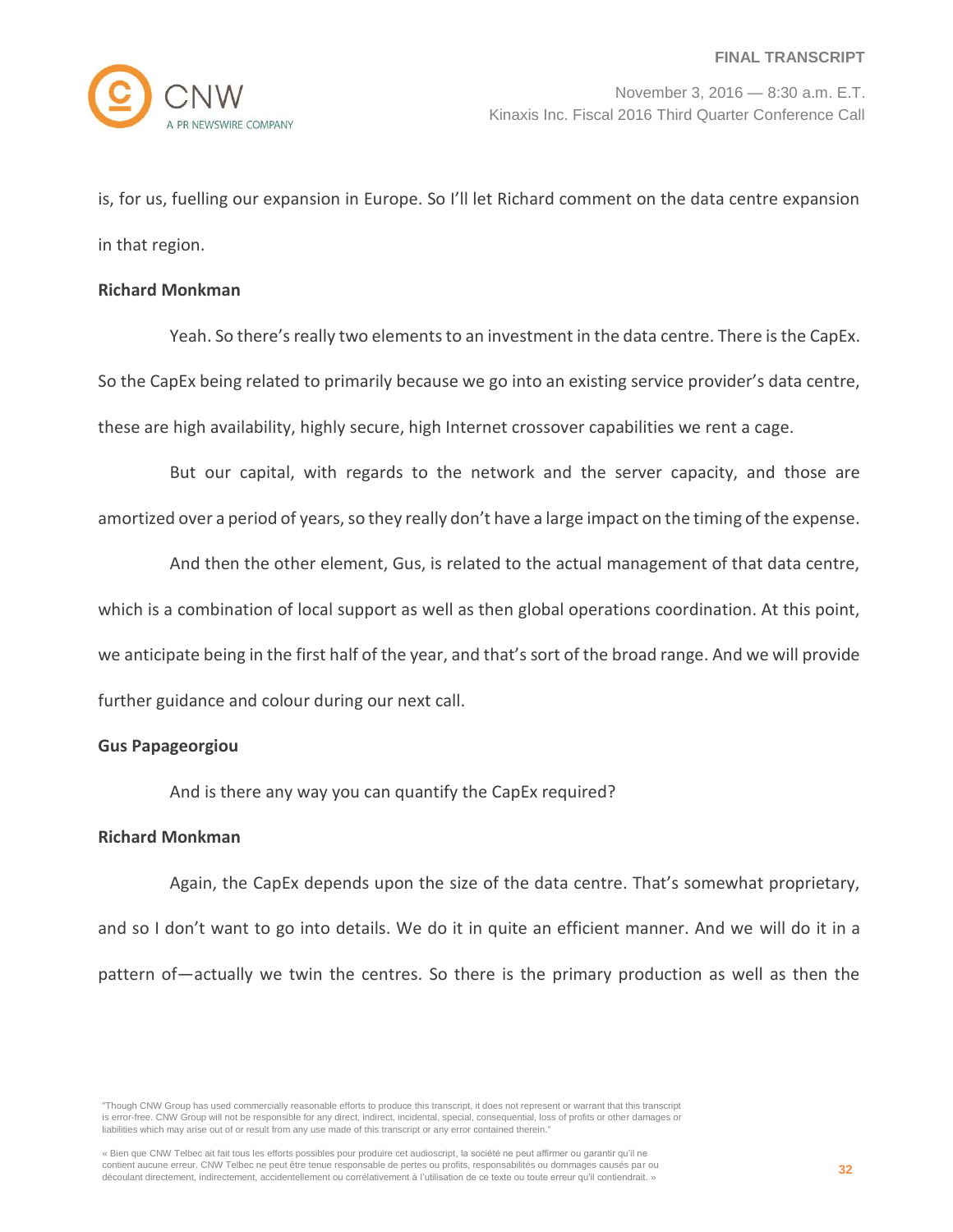recovery centre. And we always will do these things in the—we anticipate always doing these things

in a pairing.

#### **Gus Papageorgiou**

Okay. Great. Thank you.

## **Richard Monkman**

But it will be within our CapEx envelope.

#### **John Sicard**

All right. Well, thanks, Gus.

## **Gus Papageorgiou**

Thanks.

#### **Richard Monkman**

Thanks.

#### **Operator**

There are no further questions at this time. Mr. Sicard, I turn the call back over to you.

## **John Sicard**

Thank you for participating in today's call. We appreciate your questions as well as your

ongoing interest in and support of Kinaxis. We look forward to speaking to you again in February when

we report our Q4 2016 results. Thank you. Good bye.

#### **Operator**

<sup>«</sup> Bien que CNW Telbec ait fait tous les efforts possibles pour produire cet audioscript, la société ne peut affirmer ou garantir qu'il ne contient aucune erreur. CNW Telbec ne peut être tenue responsable de pertes ou profits, responsabilités ou dommages causés par ou découlant directement, indirectement, accidentellement ou corrélativement à l'utilisation de ce texte ou toute erreur qu'il contiendrait. »